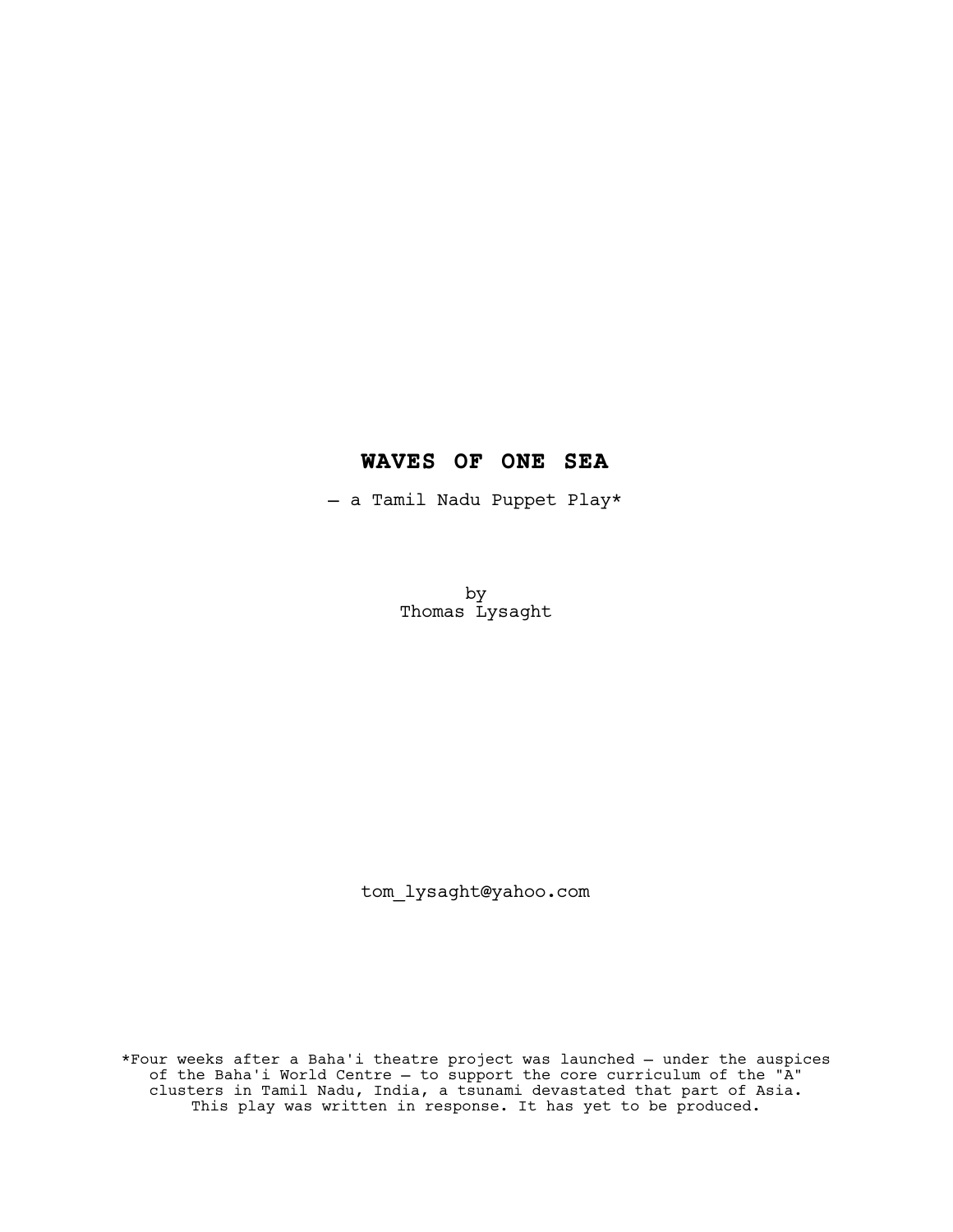### **WAVES OF ONE SEA**

— a Tamil Nadu Puppet Play

A large cloth backdrop. In front of the tall backdrop is a shorter scrim, resembling a stage, behind which hand-held puppets will appear. "Villupattu"\* MUSICIANS and NARRATORS sit off to the side of the large cloth backdrop.

The Sound of waves gently LAPPING is heard. Above the large backdrop appear cardboard, painted waves. They look like blue commas as they rock gently. The Villupattu MUSICIANS mirror this calm effect with their music.

Gradually, the music RISES till it builds to a frenetic crescendo. CYMBALS and DRUM ROLL clash like thunder and breaking waves. The cardboard waves above the backdrop begin to rock and roll.

A BOY PUPPET appears above the short scrim. He frantically races back and forth.

> NARRATOR Water! The water is coming. Run! The water is coming. Run! Run!

A GIRL PUPPET appears. The MUSIC rises to a frenzied cacophony of SOUND. The BOY PUPPET clings to the front of the scrim with only his head visible. The GIRL PUPPET clings to the front of the scrim with only her head visible.

ACTORS enter the playing area with long strips of blue ribbon and ripple it, simulating waves that get more and more violent. Both PUPPETS suddenly disappear.

## NARRATOR

There was a loud hissing noise, unlike any sound anyone had ever heard before. A savage 'ssssssssss' as the ocean receded, and children ran into the ebbing tide, laughing, pointing at crabs and starfish. Then the hissing beast turned and, like a demon possessed, charged toward the shore, a colossal surge of water reaching the speed of a passenger jet... The waves came down like giant sledge hammers, smashing rows of houses nearest the sea into a rubble of concrete and hatch. Farther inland water rushed into houses, sucking out people and furniture.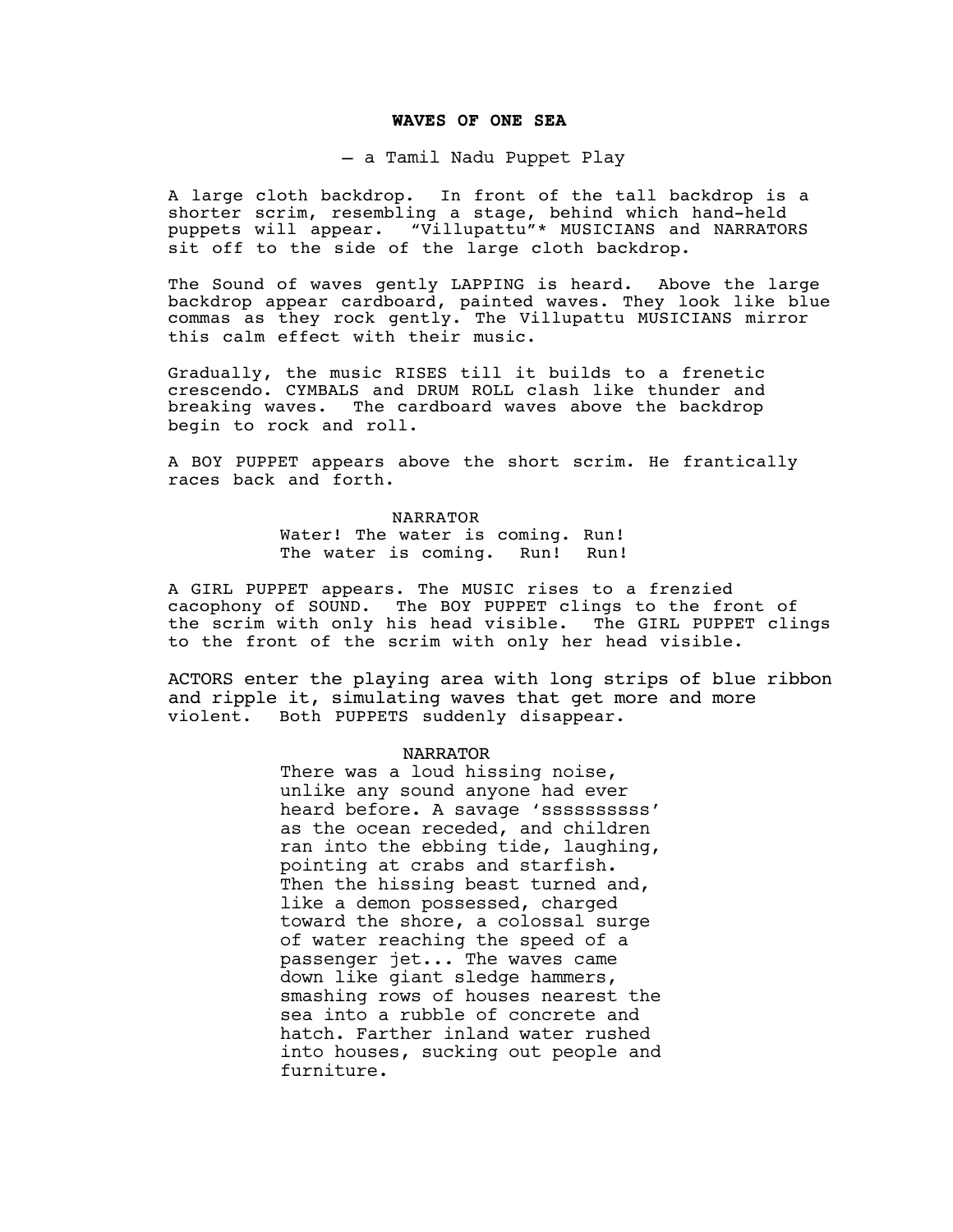CO-NARRATOR And the children?

NARRATOR It was especially bad for the children. They could not run fast

enough to outrace the water. They were not strong enough swimmers or able to grab onto trees.

The ACTORS ripple the strips of blue ribbon faster and faster. Musicians begin banging WOODEN BLOCKS, creating a frantic pace. When it seems as if it cannot get any faster, the MUSIC suddenly stops. The ACTORS wrap each other in the ribbon and somersault and tumble out of the scene.

Silence. Brief Tableau.

The SOUND of a temple bell, a GONG softly sounds as if signalling the start of meditation. Two ACTORS enter from either side of the playing space. They are wet. They appear to sleepwalk, as if dazed. A YOUNG WOMAN holds schoolbooks to her breast. A FISHERMAN with a wooden oar clutches his fishing nets to his chest, as if embracing his family.

NARRATOR

This village is now a small lake of seawater, poisoned by rotting fish, cows and sheep. Dogs scavenge among the animal corpses for food. A rat the size of a cat, too stunned to move, clings to the thatch of a ruined house. And everywhere, survivors lament their lives.

NOTE: In villupattu tradition, the Narrators may speak the word of the ACTORS as well as of the PUPPETS (or not).

> YOUNG WOMAN What else is there left in life?

## NARRATOR

The wave snatched her nine year-old daughter from her family home and pulled her out to sea. She clings now to her daughter's school books.

YOUNG WOMAN What reason have I to live?

The YOUNG WOMAN raises her hands to the sky in despair and FREEZES.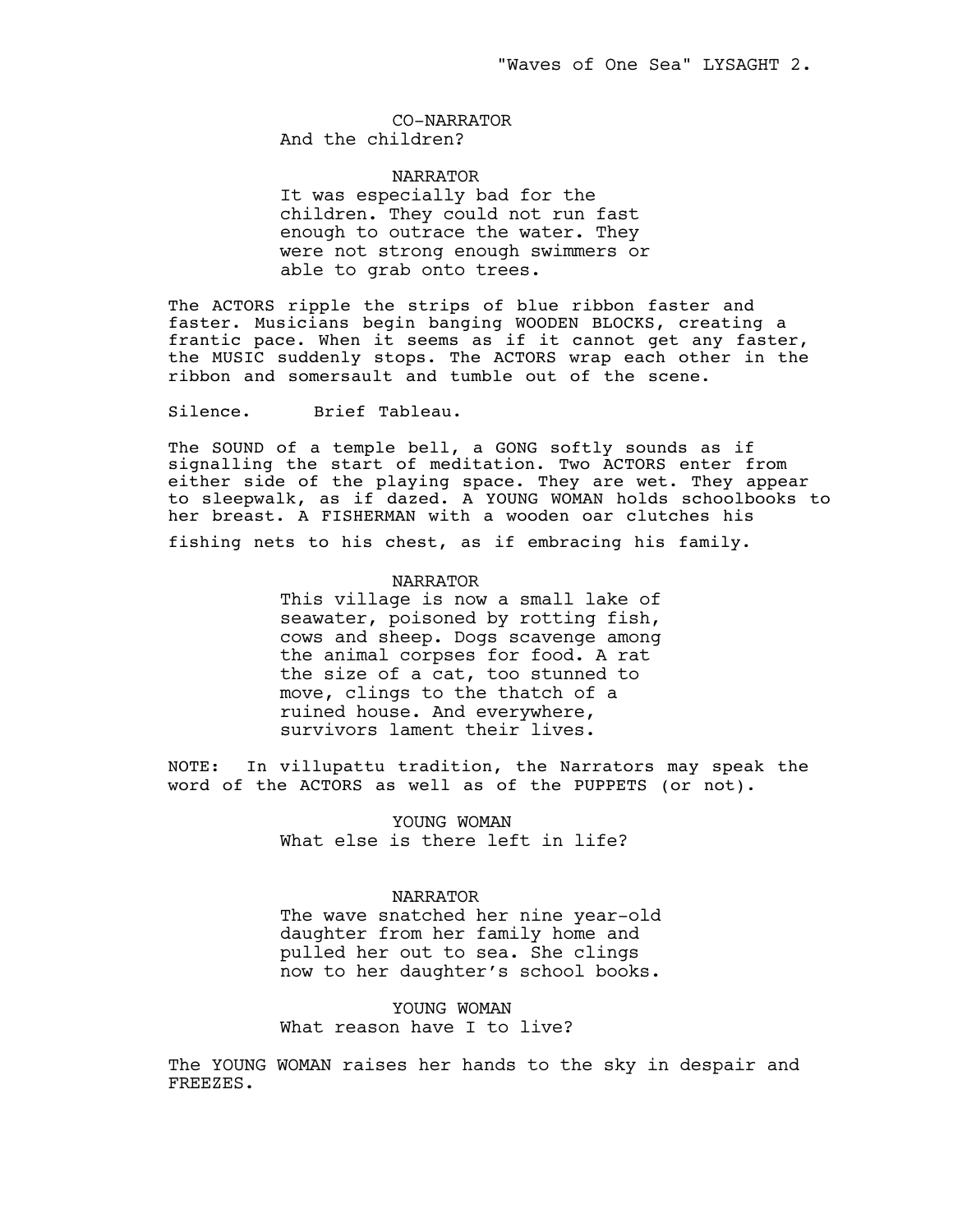# FISHERMAN

My five-year old son was ripped out of my hands. I hugged him as hard as I could. Squeezing him to my chest. Even when the waves bashed me against snapped off trees and tumbling chunks of concrete blocks, even as my son screamed in terror, I kept our heads above the foaming black water, holding him tight. But then the wave dropped us as quickly as it had snatched us up, and something wooden, a tree or a boat smashed me hard in the back. The force of the sudden blow threw open my arms! The water pulled Rajaraman away and down into a foaming torrent. And all I could do was watch his terrified face till he disappeared beneath the black water. My wife and my son, they are no more.

He drags the fishing net in the dust and drops his head.

FISHERMAN I am the only one in my family now.

NARRATOR Survivors are left to live with tormenting questions.

CO-NARRATOR What do they ask?

#### NARRATOR

Could I have done something more? Did I try hard enough to save my children who could not save themselves?

SUMATEE enters with wet hair.

## **SUMATEE**

I do not ask such questions! I am the only one in my family now. A family of four swept away by the sea. I have other questions to ask.

NARRATOR What questions do you ask?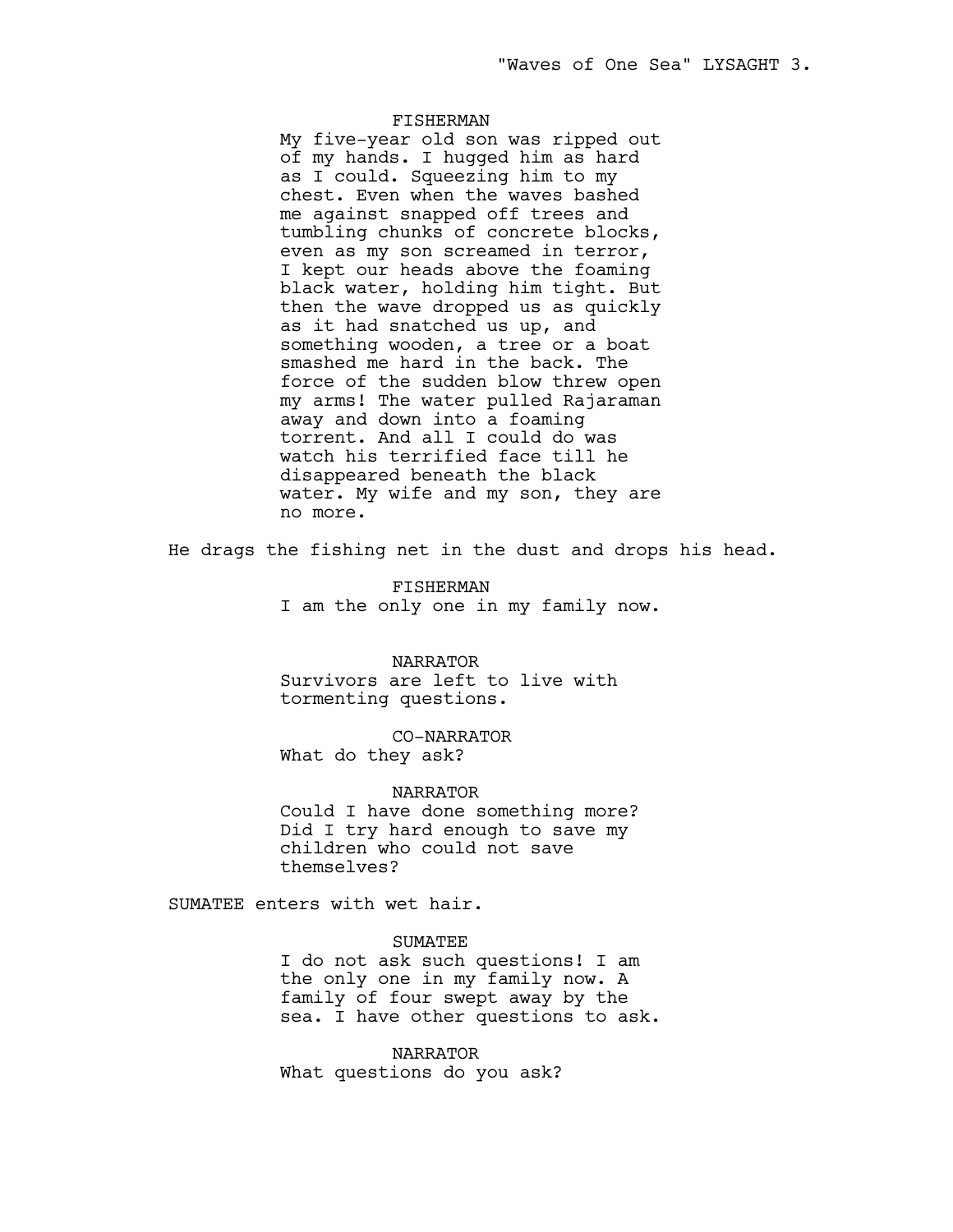# SUMATEE

Why?

GONG sounds.

# SUMATEE

Why?

GONG sounds.

# SUMATEE

Why?!

# NARRATOR Can you tell us what happened?

## SUMATEE

I was out in back doing the wash. I thought I heard a loud crackling noise, as if an enormous fire was racing through the village. I went into the house, and my son came running shouting, "The water is coming! Run!" My daughter came running behind him, but before I could say a word, the angry sea invaded our home. A thick, black mass of water. I was thrown up to the ceiling, then back down with the ceiling. My son and daughter were swept away as the water retreated. In the last second I saw them alive, they were desperately clinging to the windowsill, before the water pulled them away... I swam in the waters, calling their names. I grabbed a tree branch as it swept past. I saved myself. Why could I not save my children?

# YOUNG WOMAN

(weeping; clutching books) Every time I washed my daughter's hair she cried if I used too much water. I can't imagine how she felt under that wall of water! (buries face in hands) Oh, what sin did I commit? God Almighty, why did you take my daughter?

FISHERMAN

(clutching nets) My wife and my son... (MORE)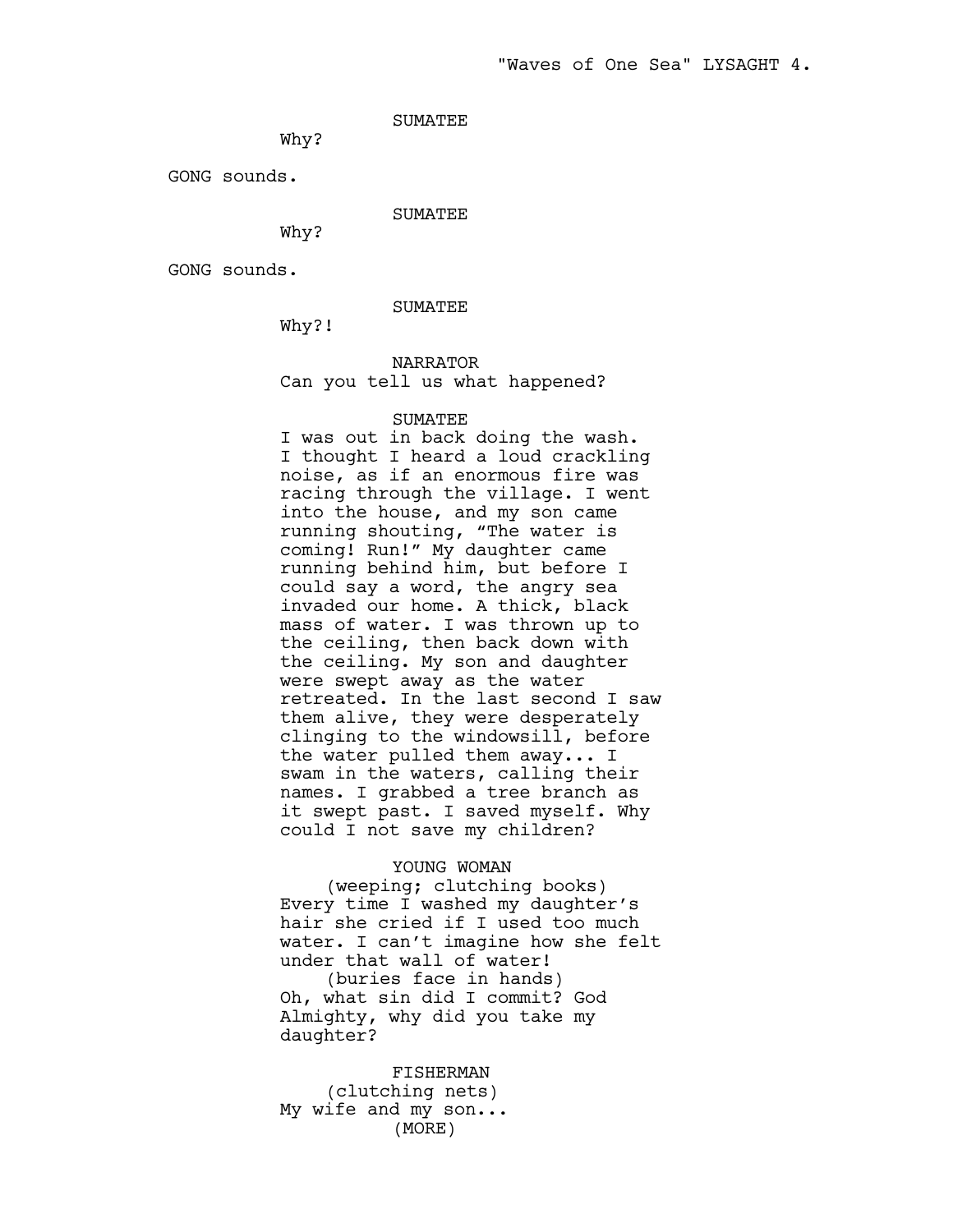I have not found their bodies. So there cannot be a burial or goodbye. My heart is as empty as the sea is deep! My God, what did I do wrong to deserve this? FISHERMAN (cont'd)

SUMATEE

Nothing!

YOUNG WOMAN What else is there left in life?

FISHERMAN What reason have I to live?

SUMATEE To know why! Is that not reason enough to live?

YOUNG WOMAN The sea has punished us. For the wrong we have done on land.

SUMATEE 'Wrong'! I did nothing wrong! What 'wrong'? And even if I had done wrong, what wrong did my children do to deserve such a death as this?

None! No wrong! THIS is a wrong! The gods must answer for THEIR wrong-doing!

YOUNG WOMAN (to Fisherman) She always was too proud. She has rightly been brought low.

FISHERMAN She accepts not her fate.

## SUMATEE

Fate? No! Why should I accept fate? (to Young Woman) My children – were they rightly brought low for my pride? What kind of God punishes children for the sins of their mother? It was not my fault and it was not your fault! It is God's fault!

The YOUNG WOMAN points to the religious images on the short scrim.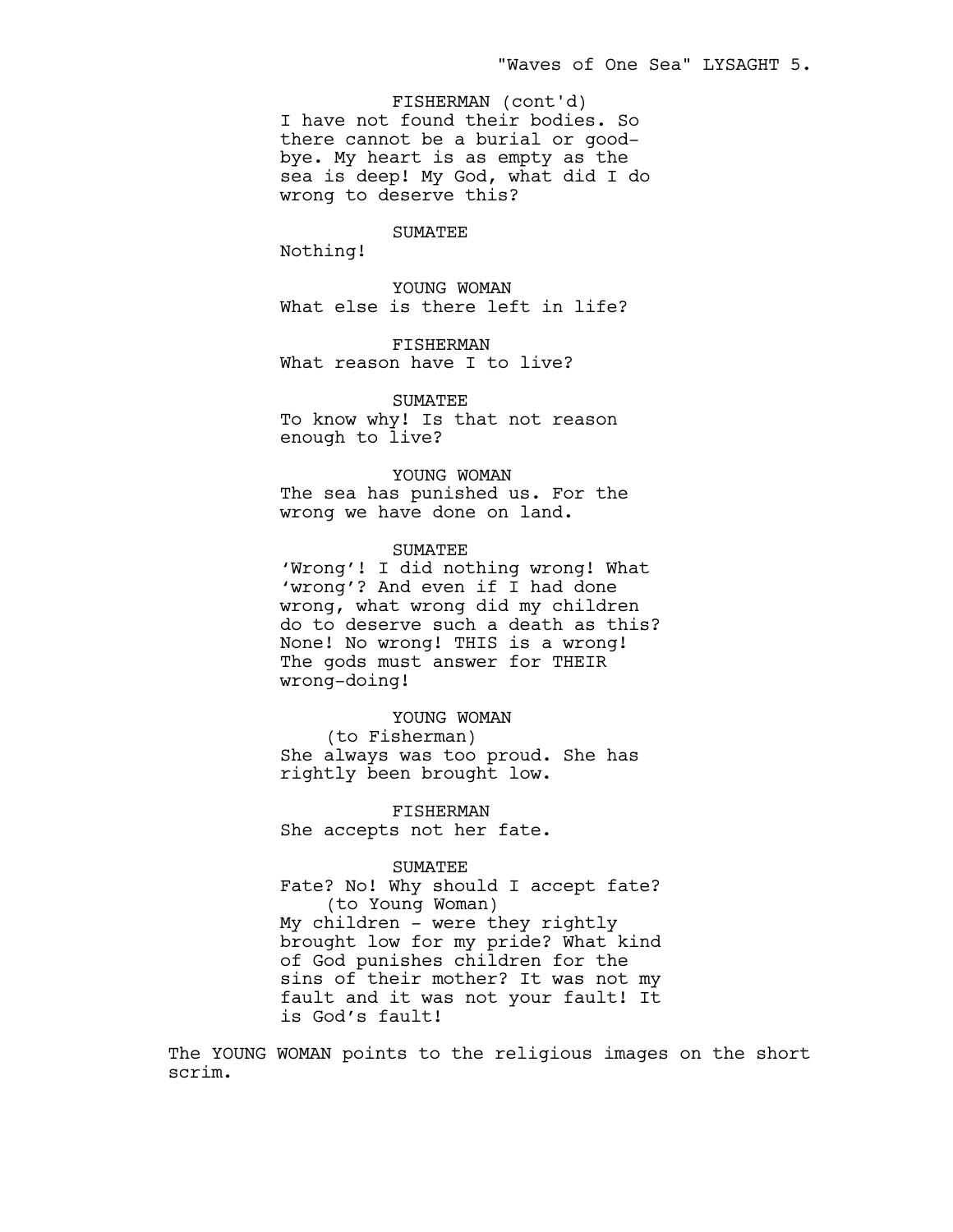YOUNG WOMAN You see. The temple icons are not damaged. They alone survive intact. It is a sign.

SUMATEE knocks over the icons. CLASH of the drums. GASP from the actors.

# SUMATEE

Now they ARE damaged. THIS is a sign. A sign that I am angry. That I demand to know why. Why have the gods done this great wrong? I demand they answer to me.

DRUM ROLL AND CYMBALS CRASH.

#### FISHERMAN

I feel very angry with the sea. If no one had died, we would have forgiven this. But too many people were killed. We were friends with the sea, accustomed to its ways. But the sea has turned its back on me.

## SUMATEE

It has turned around and stabbed us in the back. And that we can never forget.

#### FISHERMAN

(to sea; to audience) Why did you do this to us? (throws down net) I am fed up with the sea. I never thought I would say that. The water has been my friend for thirty years. But I will never go back there. Not after this. (turning) The sea has seen the last of me.

SUMATEE Give me your oar. The sea must

answer to me.

The FISHERMAN hands her the oar.

SUMATEE I will visit every shrine and holy place until I am given an answer! (MORE)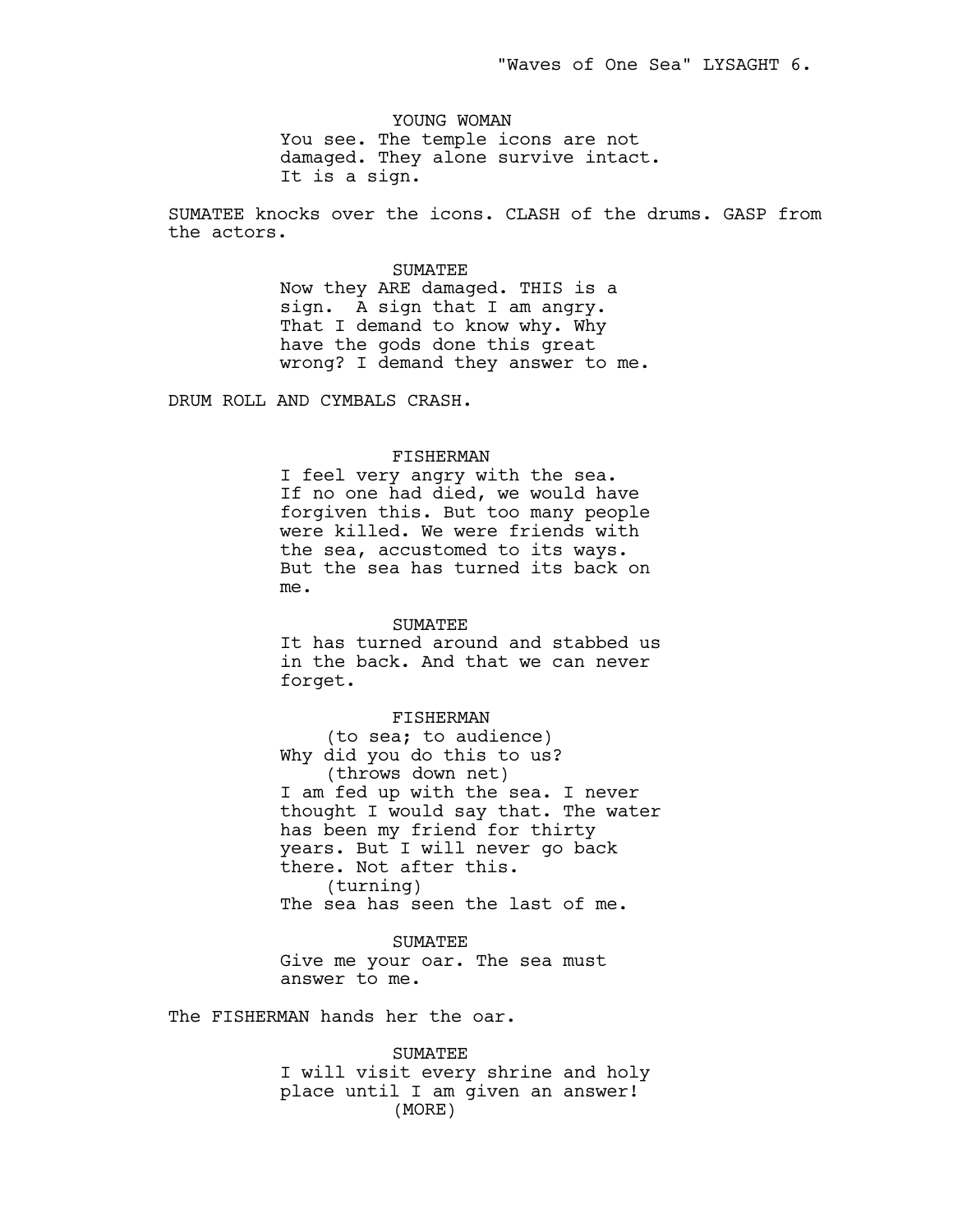Your oar will be my staff till I am satisfied. And your net. SUMATEE (cont'd)

He hands her the net.

# SUMATEE

For twenty years my husband has netted fish. Now I must net an answer to my question. Some god must answer for this!

# YOUNG WOMAN (appalled)

This is wrong!

# SUMATEE

(gesturing at havoc) THIS is wrong! And the gods must answer to me!

CYMBALS and DRUM Roll like thunder rumbling. The ACTORS exit the playing space. New backdrop curtain falls, resembling Picasso's "Guernica"

# NARRATOR

In the market the women are wary. The fish of today's catch may have fed on the flesh of the dead. Sick of the sea, Sumatee goes inland for answers.

Sumatee enters, wearing a mask of grief. The oar is her walking staff. The net is draped over her shoulder. She moves back and forth across the stage.

## NARRATOR

She travels from shrine to shrine, but receives no answer to her 'why?'. She passes fishing boats washed two miles inland. She passes dead bodies dangling from trees. But mostly she passes rows of bloated corpses. Several dead women clutch the bodies of babies. At these sites, Sumatee weeps.

TWO YOUNG MEN with surgical masks and pink gloves move ominously across the stage.

# NARRATOR

In the heat, with nothing to cool them, the bodies have swollen and turned black. Hands stick up from the mud as if asking for help. (MORE)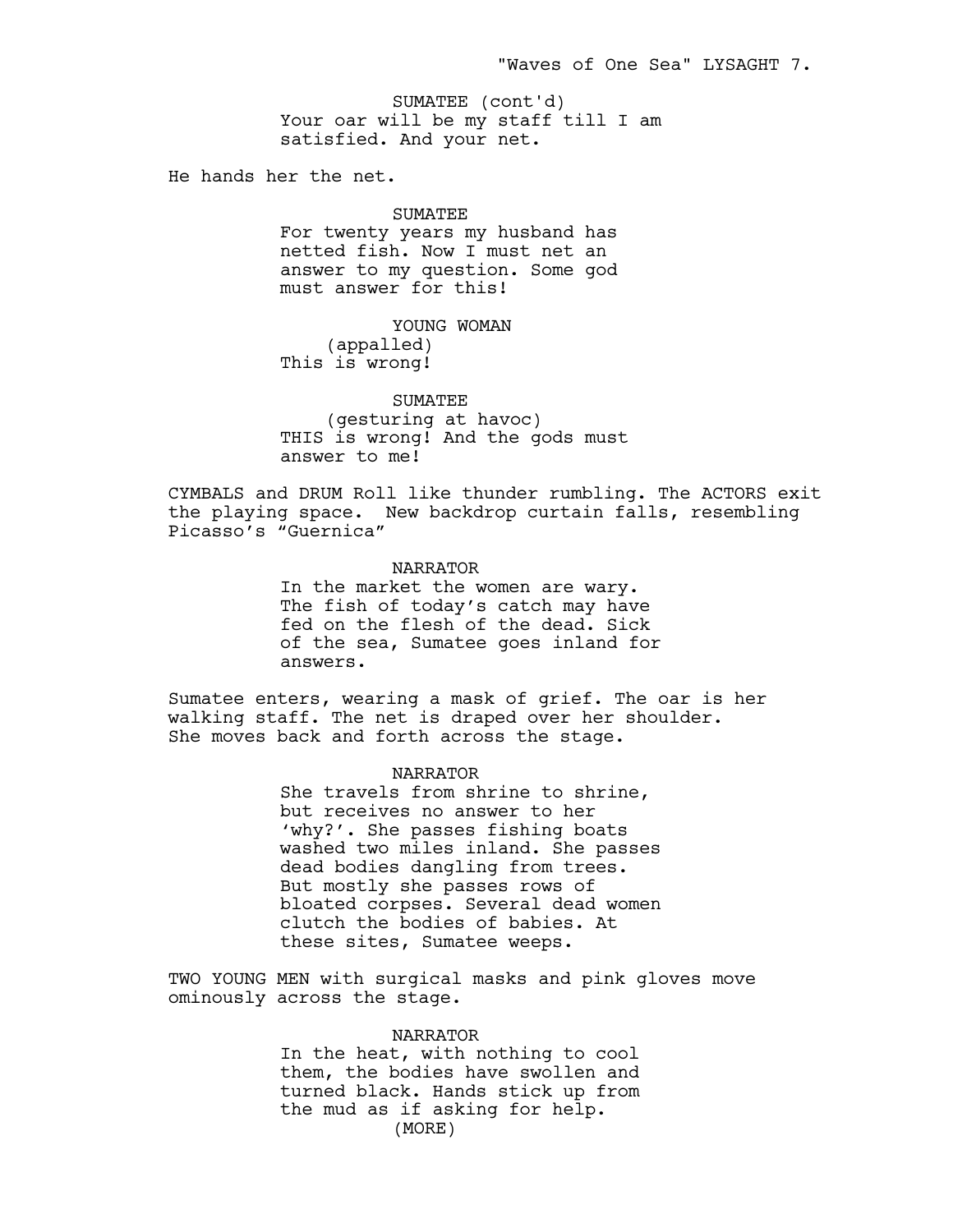Open eyes stare out of the ooze. Sumatee sees questions formed on the opened mouths of all the dead faces. The stench makes her gag. NARRATOR (cont'd)

Sumatee covers her mouth with the hem of her sari.

## NARRATOR

Young men in bands of two and three spread out like ants foraging the landscape, looking for the dead, slipping in and out of the ooze. They poke with sticks, they prod, they kick at rocks and look behind trees…

CO-NARRATOR (making radio static SOUNDS) "Body, body!" crackles over the radio. (making radio static SOUNDS) "Location?" he asks, then listens and races off.

The TWO YOUNG MEN rush off stage.

CO-NARRATOR They are very busy. The smell is very bad. To stave off contamination and disease, officials have ordered them to bury the bodies in mass graves, in giant pits, forgoing the usual Hindu cremation ceremony. And still the stench of death fills the air, as hundreds of bodies remain hidden beneath the sand.

Sumatee, exhausted, stops and looks up at the large backdrop, as if expecting to see someone. She leans wearily on her oar.

> NARRATOR After many days of pilgrimage, moving farther inland, Sumatee arrives exhausted at another shrine.

A hand-held INNKEEPER PUPPET in a sleeping cap appears behind the short scrim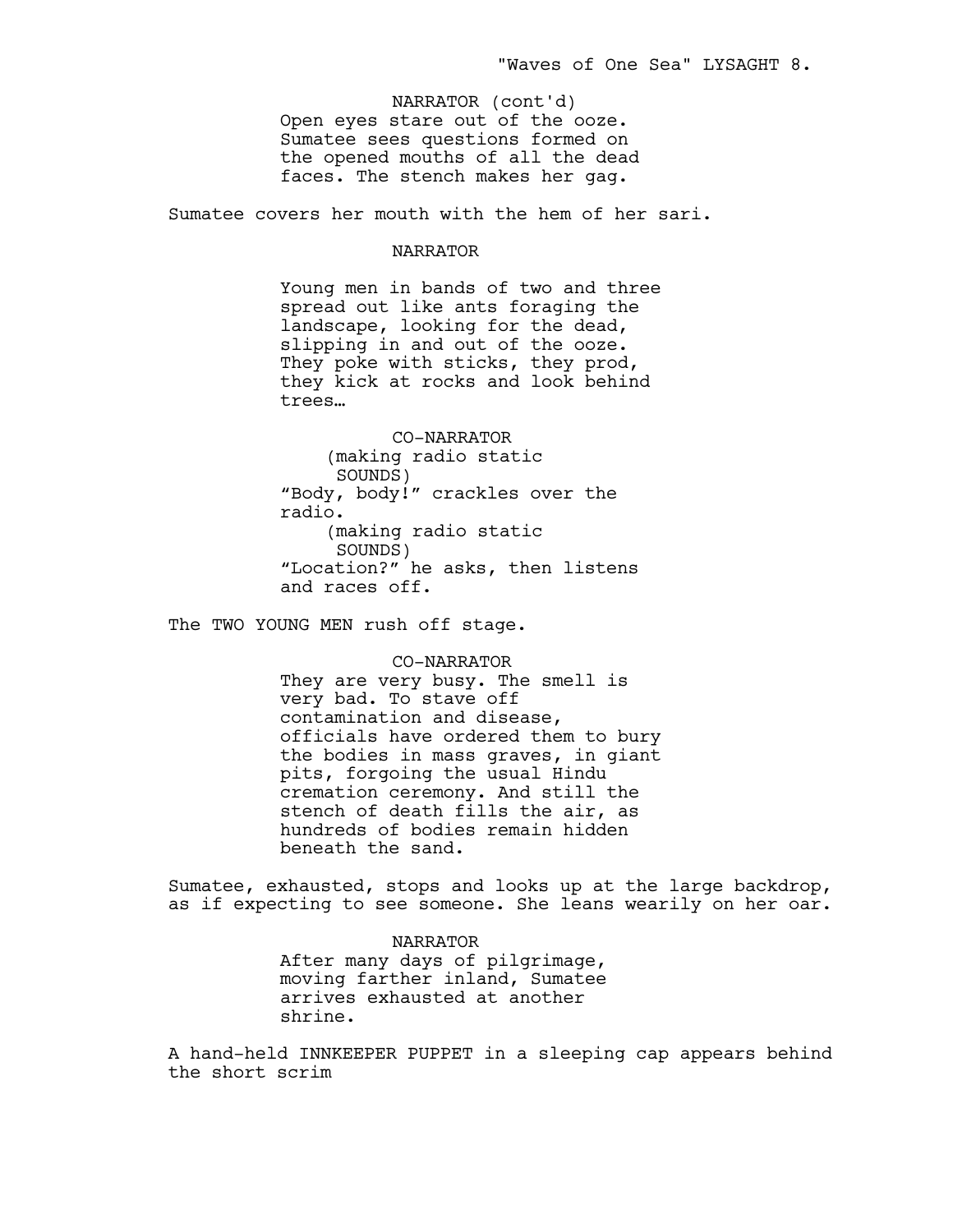NARRATOR What an odd staff you carry!

SUMATEE (after her surprise) It is an oar. Do you not know the sea?

# INNKEEPER

No.

SUMATEE Then you are fortunate.

INNKEEPER I have heard of the sea.

SUMATEE Be glad you have never seen the sea.

INNKEEPER What seek you here?

SUMATEE

An answer.

INNKEEPER We have no sea for your oar.

SUMATEE This oar is an accusation.

INNKEEPER Of whom? Of what?

SUMATEE Of the King of the Sea. I want to speak with him.

INNKEEPER We have no sea here. Just sand. Try the coast.

SUMATEE I have searched every coast, every harbor...

INNKEEPER It takes a sea to know a sea.

**SUMATEE** ...and still I walk.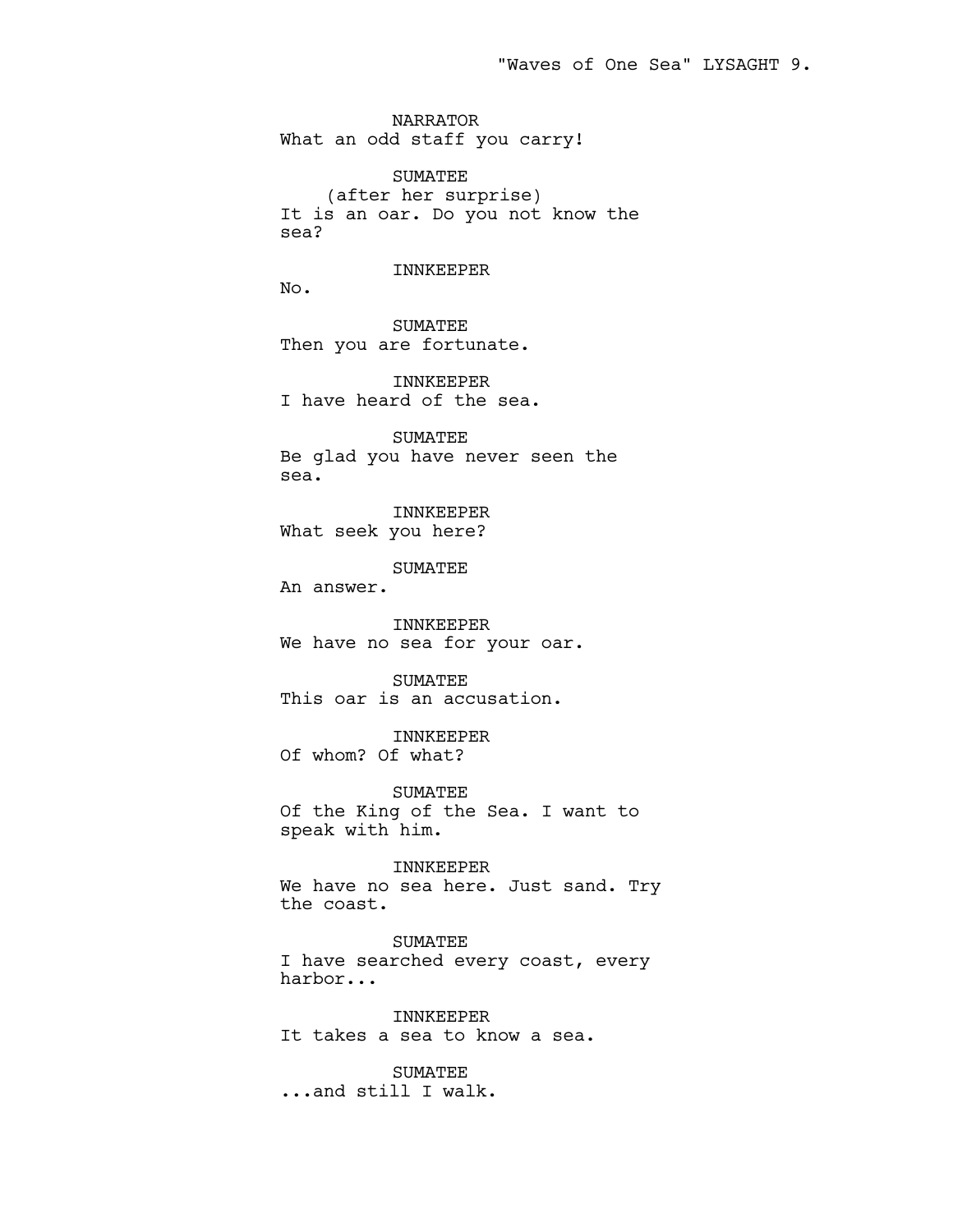INNKEEPER

Why?

SUMATEE For hope and understanding.

INNKEEPER That's a long walk.

SUMATEE He no doubt is in hiding.

INNKEEPER

Who?

SUMATEE The King of the Sea.

INNKEEPER (shrugs) He isn't here.

SUMATEE With good cause he hides from me!

INNKEEPER (yawning) Wouldn't you rather rest than walk?

SUMATEE With good cause he hides from my wrath!

INNKEEPER Why not rest your wrath? Good night!

The INNKEEPER PUPPET pulls down the shade of the scrim. With a deep sigh, SUMATEE stretches out on the floor, her arms wrapped around the oar, the net under her head as a pillow.

As she sleeps, the MUSIC lends a surrealistic quality to the scene. The CYMBALS sound a tin-like drum-roll, and an enormous THREE-HEAED PUPPET's head(s) rises slowly from behind the large backdrop curtain. When the heads, almost as large as Sumatee, fully appear, the cymbals CLASH.

> THREE-HEADED FIGURE The shore daily kisses the sea. And still it knows it not. The leviathan is sultan of the sea. And even he knows it not. Who are you then to question me? (MORE)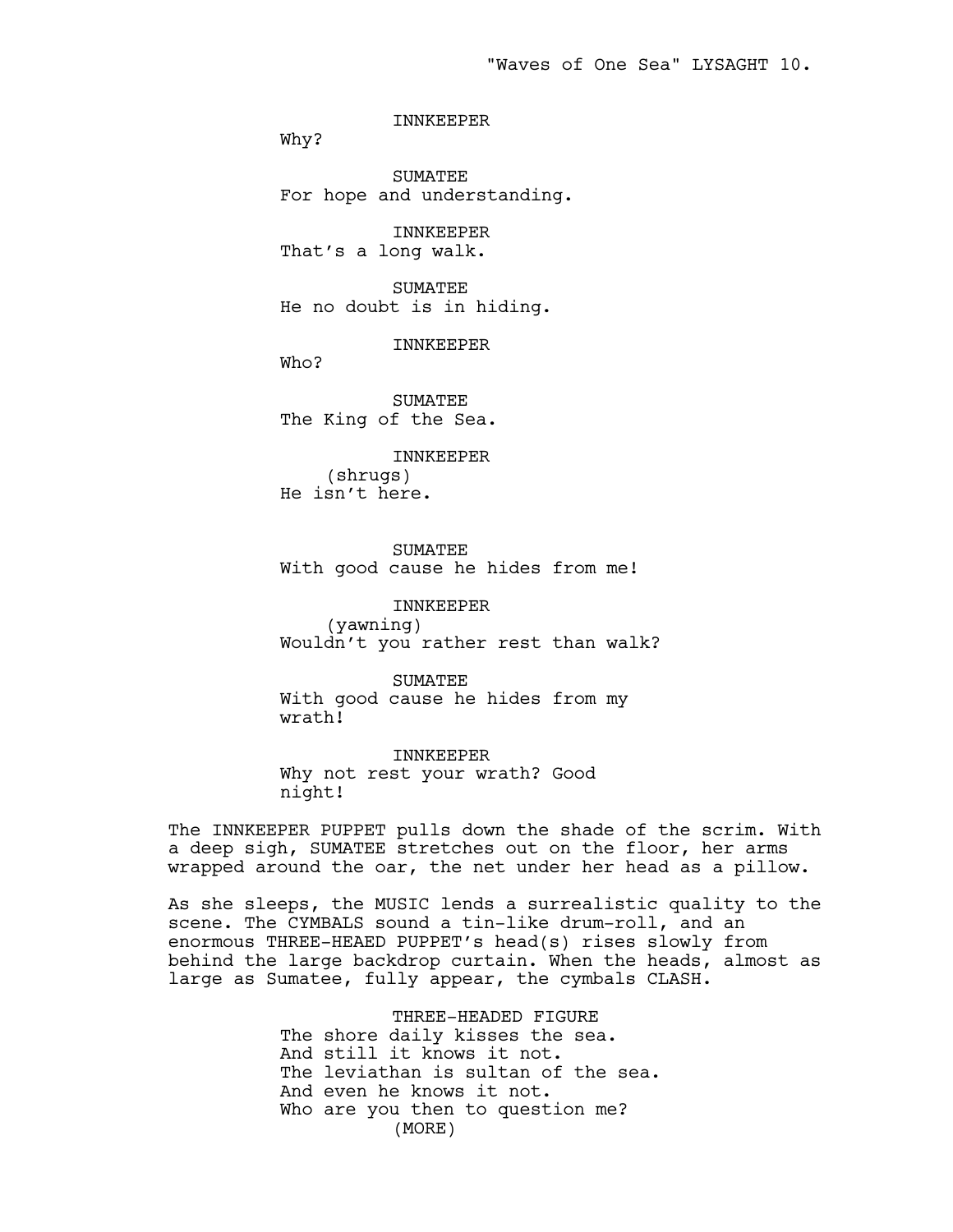(pause) Your morality is the underbelly of a bug. All mush. No sinew. Your religion is but the shell of that bug. Without the mush. Without the matter. Keep your antennae taut. Don't miss a sound or a smell. It might be the sound and smell of the sea. THREE-HEADED FIGURE (cont'd)

As slowly as he appeared, the THREE-HEADED FIGURE sinks below the backdrop.

> NARRATOR Then Sumatee's drowned husband came to her in a dream.

A hand-held HUSBAND PUPPET appears behind the small scrim. It leans on the ledge and looks down at Sumatee. She sits up and faces the audience as she speaks to her HUSBAND behind her.

> SUMATEE I thought you were dead. HUSBAND I know. SUMATEE I thought— HUSBAND I know. SUMATEE I don't know— HUSBAND Don't think. SUMATEE All right. HUSBAND It is. SUMATEE It is? HUSBAND Yes. SUMATEE Why?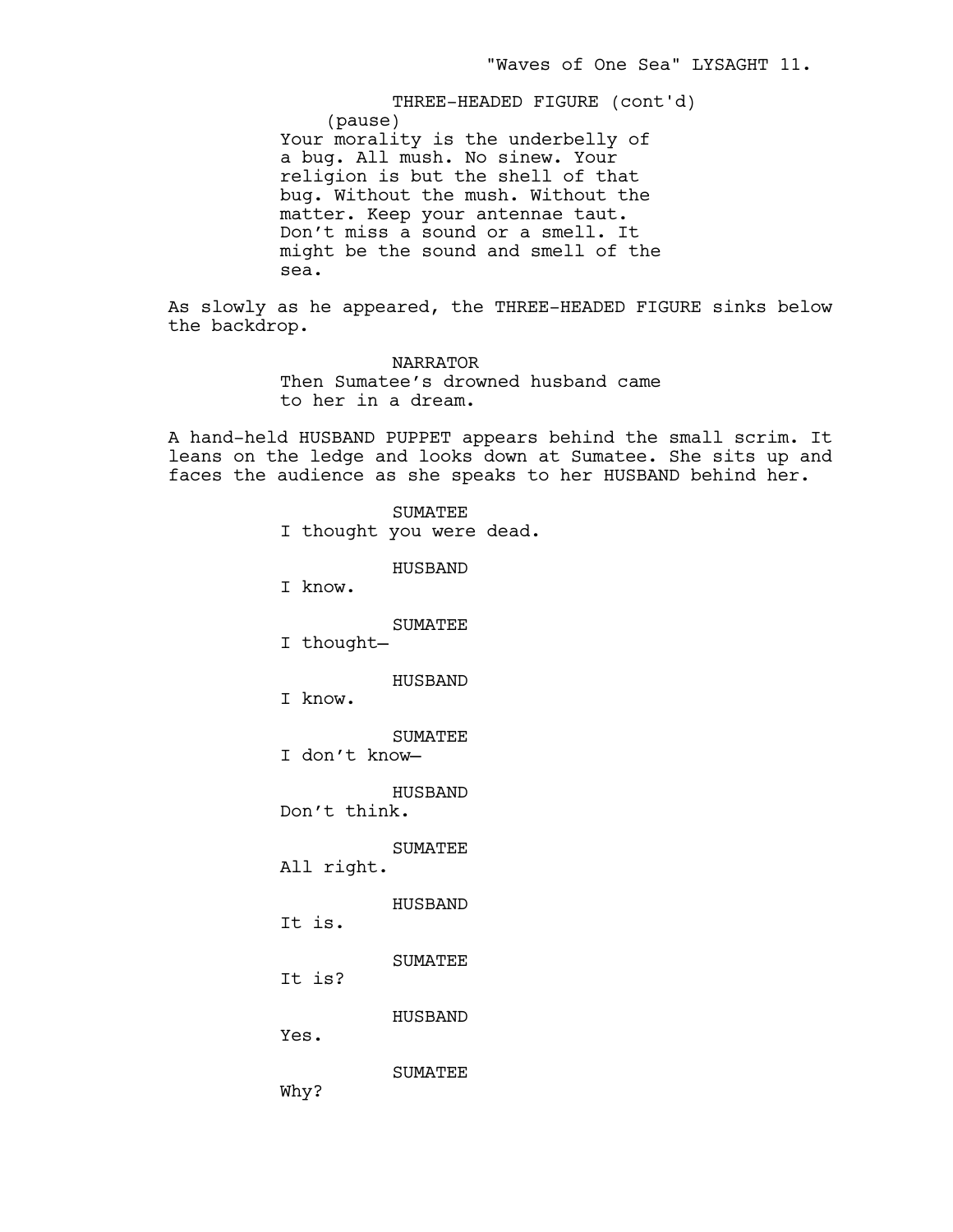## HUSBAND

Our children — two tender shrubs from too shady a corner of this earth — have been uprooted. By the Great Gardener. But transplanted to their place in the sun. There they grow — at last.

The HUSBAND throws her a kiss and disappears. With a smile, Sumatee, lies back down and sleeps again.

After a beat, another enormous head rises from behind the large backdrop, but this one rises more rapidly and ominously. It is the "Black One", KALI, with her red tongue and necklace of skulls. She rattles her skulls, and the musicians' WOODEN BLOCKS assist with the sound. Sumatee sits up with a start.

> KALI Do I look like a Gardener to you?

Sumatee crouches in fear, huddling beneath her oar.

KALI I reap like a grasshopper. Like a locust I harvest. This is no garden. It's a wilderness. And you're lost.

SUMATEE H-how do I find my way?

KALI Good question.

**SUMATEE** Have you a good answer?

KALI Good questions are better.

KALI rattles her skulls and laughs ominously as she sinks below the large backdrop.

Sumatee collects herself and leans over the short scrim and shouts down at her PUPPET HUSBAND.

> **SUMATEE** Husband, what know you of gardening and farming? You're a fisherman!

Angrily, Sumatee gathers up her net and oar. She shakes her oar at the sky.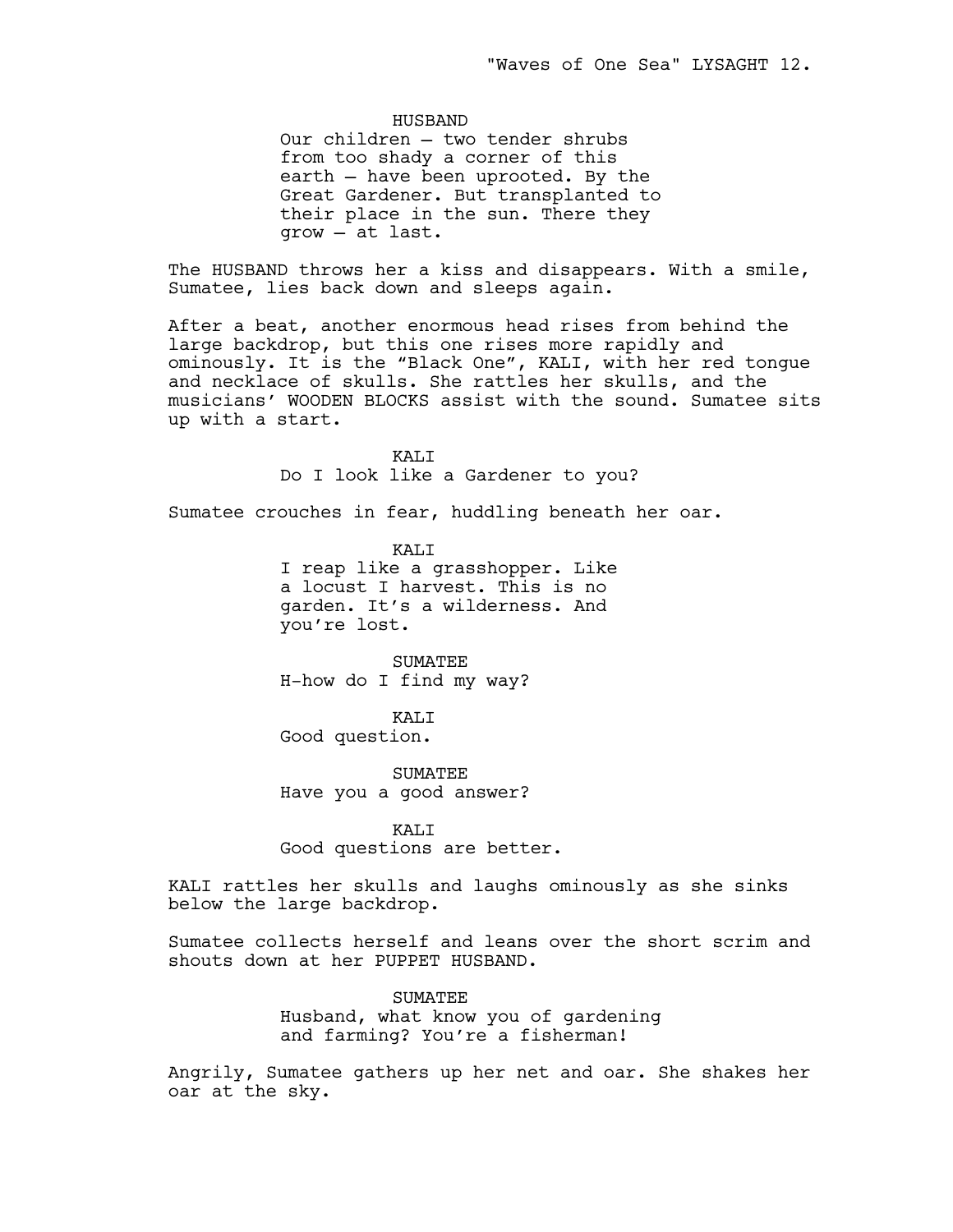## SUMATEE

Brahma, are you floating on your cosmic sea again?... Vishnu, I'm not interested in another lotus from your navel! I want answers!

Sumatee comes downstage. She looks over the heads of the audience, as if addressing the heavens.

#### SUMATEE

If ever my grief were measured or my sorrow placed on a scale, it would outweigh the sands of Your sea. That is why I am angry. For the gods have stung me with trials no man or woman can endure. It is not natural for a mother to outlive her children! Your arrows have pierced my heart. Make an end of me too and be done! Snip my life like a thread. That is my only request. Why should I stay alive? Is my heart hard as a rock? All my strength has left me. Friends are streams that run dry. You too now have turned against me. If I sinned, would I not know? Can't I tell right from wrong? Show me where I am wrong. Tell me and I will be silent. Show me your face! (pause) Does my honest speech shame you? Are you embarrassed by what I have to say? Man's life is a prison. Each day he is sentenced to grief. And you are the jailer. If I have sinned, what terrible wrong have I done to deserve this? And my children, they have done none. Why do You make us your target? Have You not planets to spin and stars to keep twinkling?

Hand puppet INNKEEPER appears in nightcap above scrim.

# INNKEEPER

Will you rant and rave all night? How long will keep up this racket? Don't you know God never betrays the innocent, or shakes the hand of the wicked. You must have done something wrong!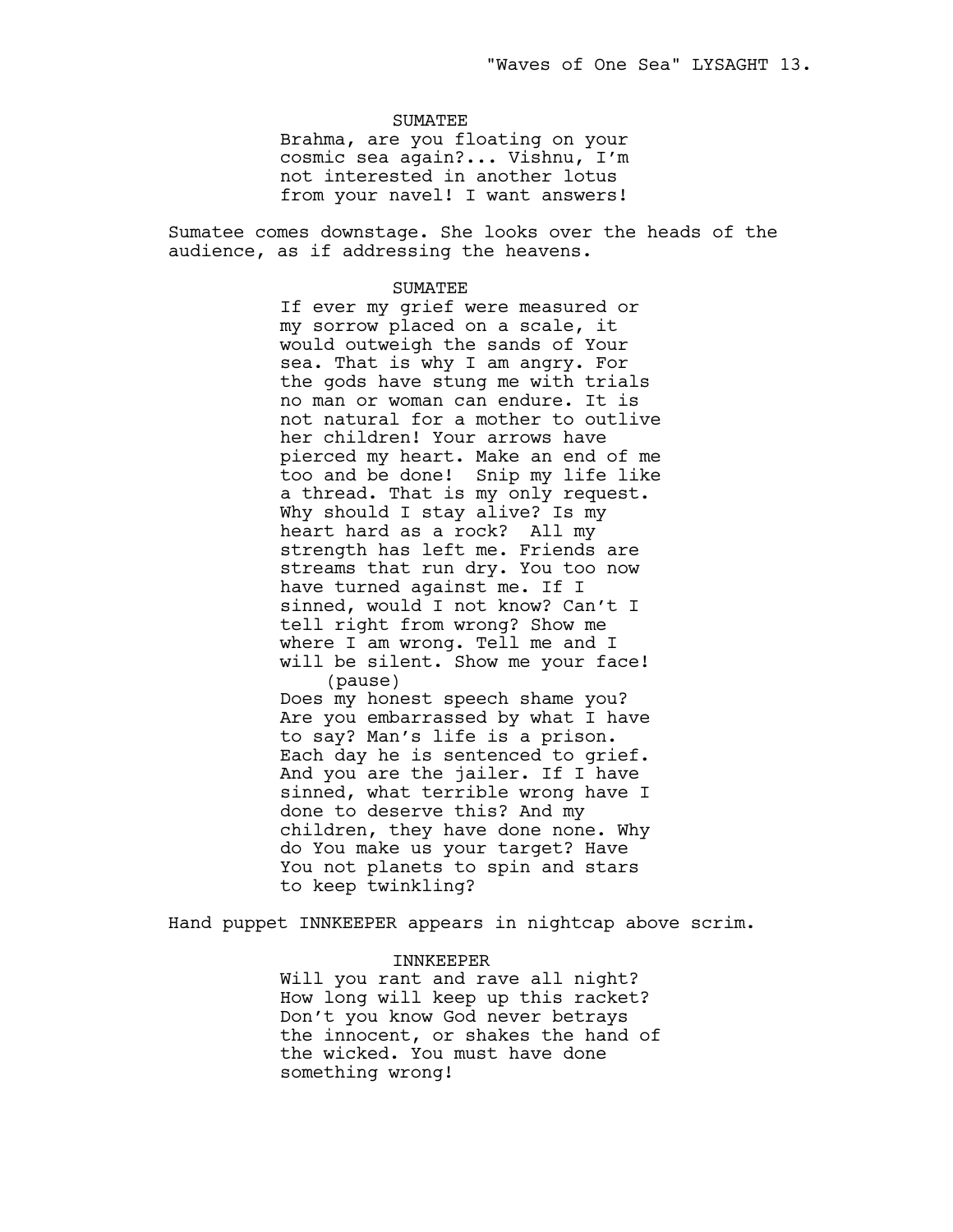# **SUMATEE**

Foolish moralist! Your gods are too small. If that's all they tell you, then put them in a drawer of children's toys. I tell you I did no wrong! How can I prove my innocence? Do I have to beg Him for mercy? Is He even listening to my plea? I am guiltless, but his actions convict me. I am blameless, but his choices condemn me. He does not care! He does not distinguish between the sinful and righteous. He blindfolds the eyes of justice and gives free rein to the wicked. Why should I struggle on? I loathe each day of my life.

A hand-held YOUNG WOMAN PUPPET appears beside the INNKEEPER. Holding school books, she looks like the ACTOR YOUNG WOMAN.

# YOUNG WOMAN

Are you the first woman to suffer the death of a child? The first widow to walk the earth? Are you God's wife that you should get special treatment? You shake your fist at God as if you were yourself a goddess. You drop! You single drip! How dare you shake your oar at the sea?

#### INNKEEPER

Go back and build a shrine on a shore, where it helps.

SUMATEE I did! It was destroyed by the waves!

The MUSIC RUMBLES as it did in the earlier tsunami scene. CYMBALS CLASH.

## SUMATEE

Enough with your pious platitudes! "God will provide," you tell me. "It wasn't meant to be. Put it behind you. Go on with your life!" Bah! This IS my life! How can I put it behind me? Am I a steel train on rails to just move on? (MORE)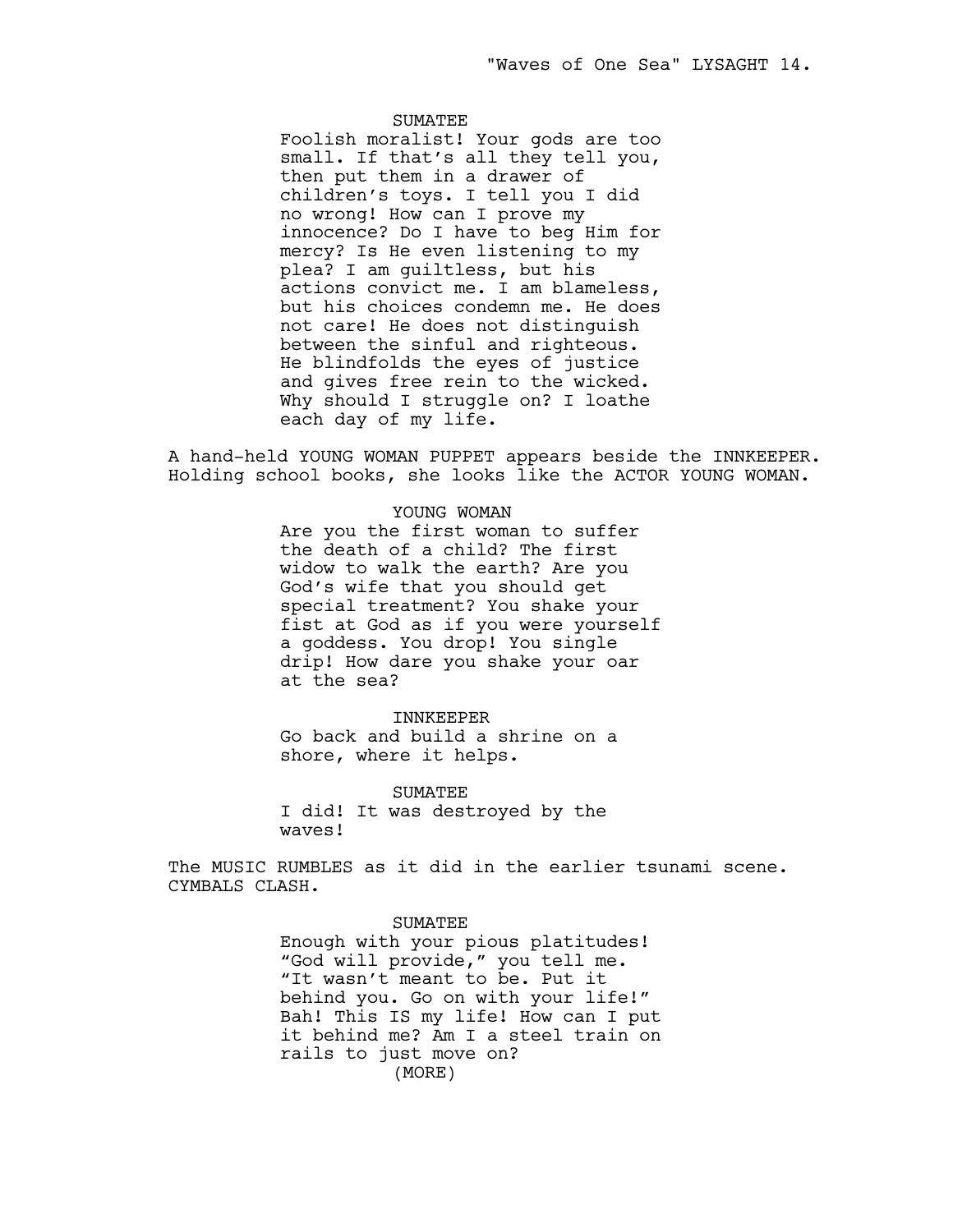I am a tree, rooted to this spot with all the storms of my life within me, all lightning bolt scars still upon me. See how winds of adversity bend me? SUMATEE (cont'd)

Now a hand-held FISHERMAN PUPPET appears beside the INNKEEPER and YOUNG WOMAN PUPPETS. He is holding a net and resembles the ACTOR FISHERMAN seen earlier.

> FISHERMAN Come now and repent of your sins. Open your heart to God.

SUMATEE (stunned) Even you think I've sinned?

FISHERMAN Wash your hands of your wickedness.

Sumatee shakes her head and staggers back.

SUMATEE

Do we just drop to the ground like dung and say, "thank you, God, for creating me?" Like fruit fallen from a tree, should we just roll over and rot? (raises oar to the sky) Can't He tell right from wrong? Can't He keep his accounts in order? My children were guiltless!

INNKEEPER Haven't you talked with the tourists and travelers? Don't you know the wicked are always rewarded?

FISHERMAN The rich and powerful are never punished.

YOUNG WOMAN They are carried in ceremony to cemeteries.

INNKEEPER Thousands weep over their graves.

FISHERMAN Flowers bloom above their buried bodies.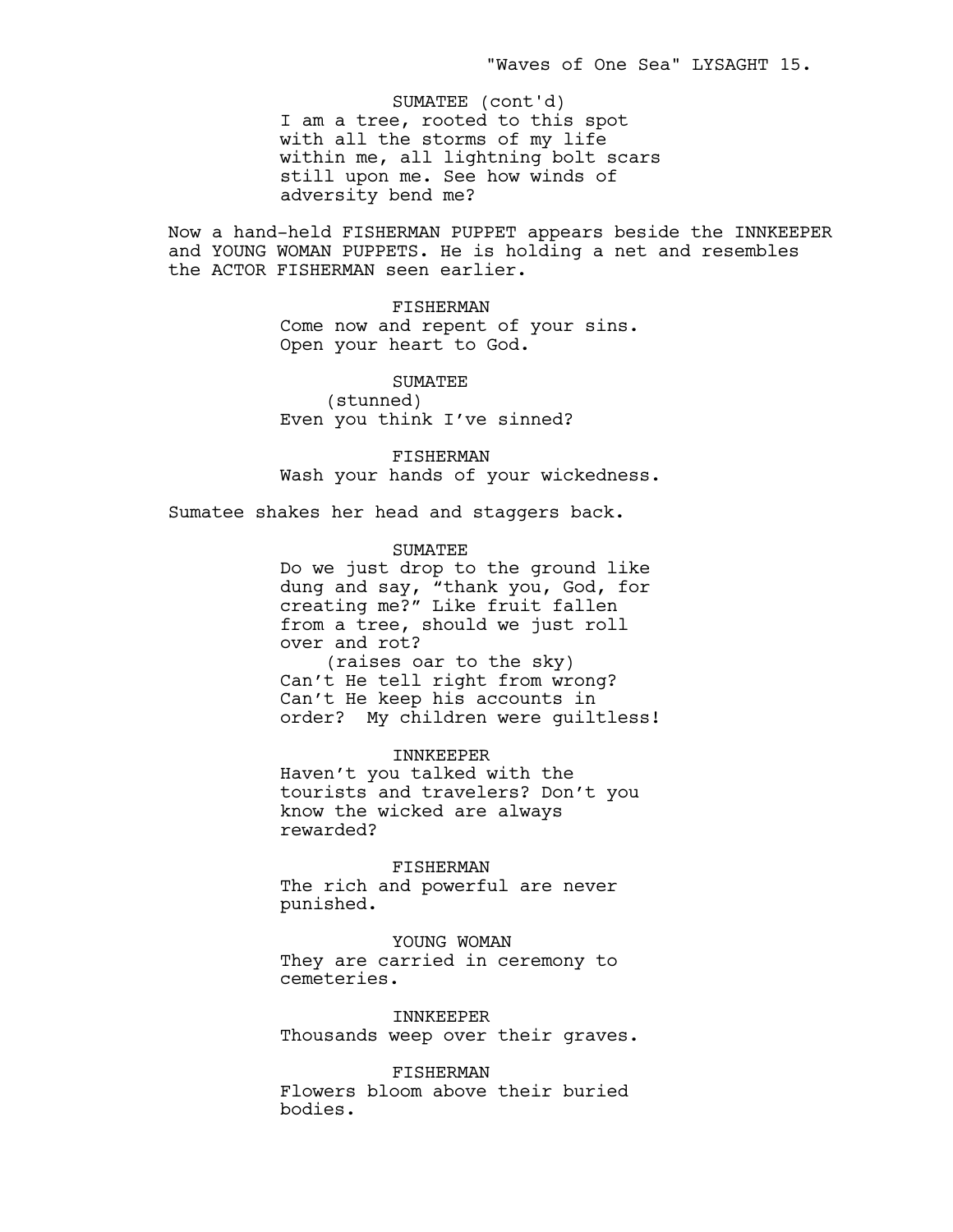SUMATEE How hollow your "right and wrong" reasoning echoes in my ears! Your answers are empty as church pews. (dismissive gesture) Why do I even talk to you? I take my complaint to God! (shaking oar to the sky) Do you hear? I want to speak before Brahma Himself! To present my case in His court! (to PUPPETS) He alone knows I am innocent. While you fools keep trying to dig up a reason, a crime or some sin I have done.

She paces back and forth, looking over the heads of the audience.

### SUMATEE

I swear by God, who has wronged me and filled my cup with despair, that while there is life yet in me, for as long as my body breathes, I will never let you or Him convict or accuse me. I will never give up my claim. I will hold tight to my innocence – and never submit to any guilt for anything I have done to deserve this. And this oar is my constant accusation! This indictment I will ever carry with me!

Sumatee comes forward and shouts over the heads of the audience.

> Brahma! I don't care if You kill me! I will not be still! I insist on speaking the truth to Your face! Brahma, are you there? Hear my words! Listen to me! Pay close attention to my case. For I have prepared my defense against You and know that I am right. Brahma! Why do You hide Your face!

Once again the CYMBALS sound a tin-like drum-roll, as the enormous THREE-HEADED puppet rises slowly above the backdrop. Facing the audience, SUMATEE drops her oar and staggers in awe. When the three heads fully appear, the cymbals CLASH.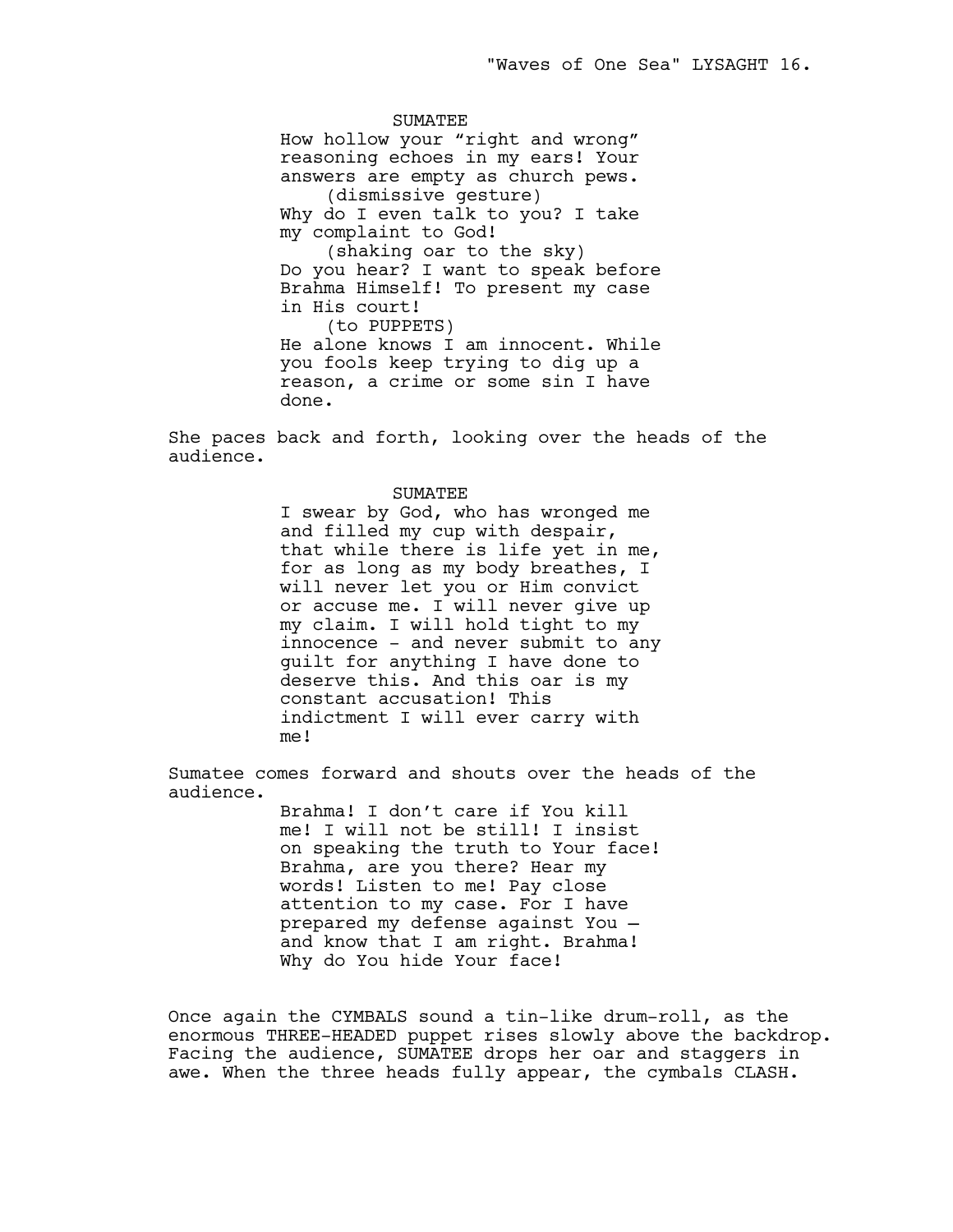THREE-HEADED FIGURE Do you come to the beach and complain of sand?

> SUMATEE (awed)

Who-who are you?

Both SUMATEE and the THREE-HEADED FIGURE face forward as He speaks. She looks up and over the heads of the audience as she listens.

> THREE-HEADED FIGURE Where were you when the Almighty sent the earth spinning into orbit? Tell me if you are so wise. Have you ever commanded dawn to break? Or guided the setting sun into the sea? Can you create a cloud? Blow a breeze into a wind? Do you tell the cow to calve? Or ease her when she groans in labor? Do you give strength to the tiger? Or paint on her stripes that strike terror? Do you teach the hawk to swoop? Or show bees how to make honey?... Speak up if your hand is as the hand of God! If not, keep still and listen.

(beat) So God is wrong when you think you're right? Did you or did God fill the sea with fish? Who's fed your family all these years? Harness the whale and ride the waves, if you're so smart.

Facing forward, SUMATEE remains silent.

THREE-HEADED FIGURE Has God's accuser lost her tongue? Has Almighty God's critic resigned?

SUMATEE I'm still waiting for a good reason.

THREE-HEADED FIGURE Then listen well — with more than your ears.... Waves rise and break by *His* decree. (MORE)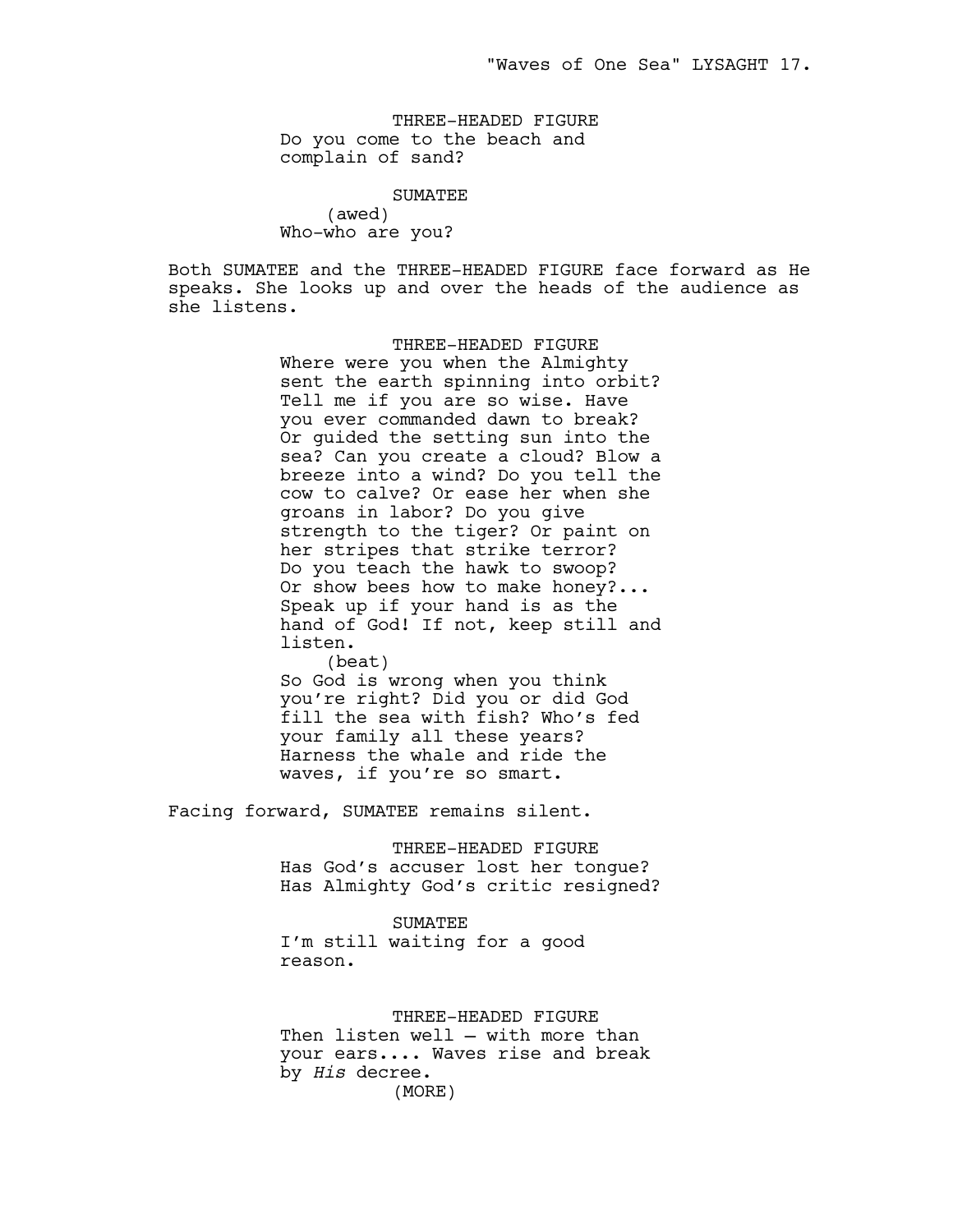When He sets the oceans seething and lashes the sea into foam, when He wills the waters to cover the earth with wetness, He does so in *His* wisdom. Not with your understanding. Your mind is no net for catching water. The drum cannot know its drummer, no matter how loud it pounds. What mind can trap the truth? What spider can catch an eagle in its web? No concept can encompass God. THREE-HEADED FIGURE (cont'd)

The THREE-HEADED FIGURE turns to reveal his other faces and then begins to rise above the backdrop curtain as MUSIC builds. His body as an enormous five-meter high PUPPET gradually appears. His hands rise with power and authority. In awe SUMATEE sinks to her knees.

The painted cardboard waves appear in front of THREE-HEADED FIGURE above the backdrop. They begin to gently ripple.

> **SUMATEE** You have taken the form of a woman.

THREE-HEADED FIGURE I am formless.

SUMATEE Are you a man or a woman?

THREE-HEADED FIGURE I am all forms. Be not fooled by forms. The sea is more than its waves.

SUMATEE

The sea?

THREE-HEADED FIGURE So long as space remains, so long as breathing beings exist, I remain, to help, to serve, to make known the Greater Will.

#### SUMATEE

Oh Bodhisatva, thank you! Thank you, thank you, thank you. You can help me get my children from the sea.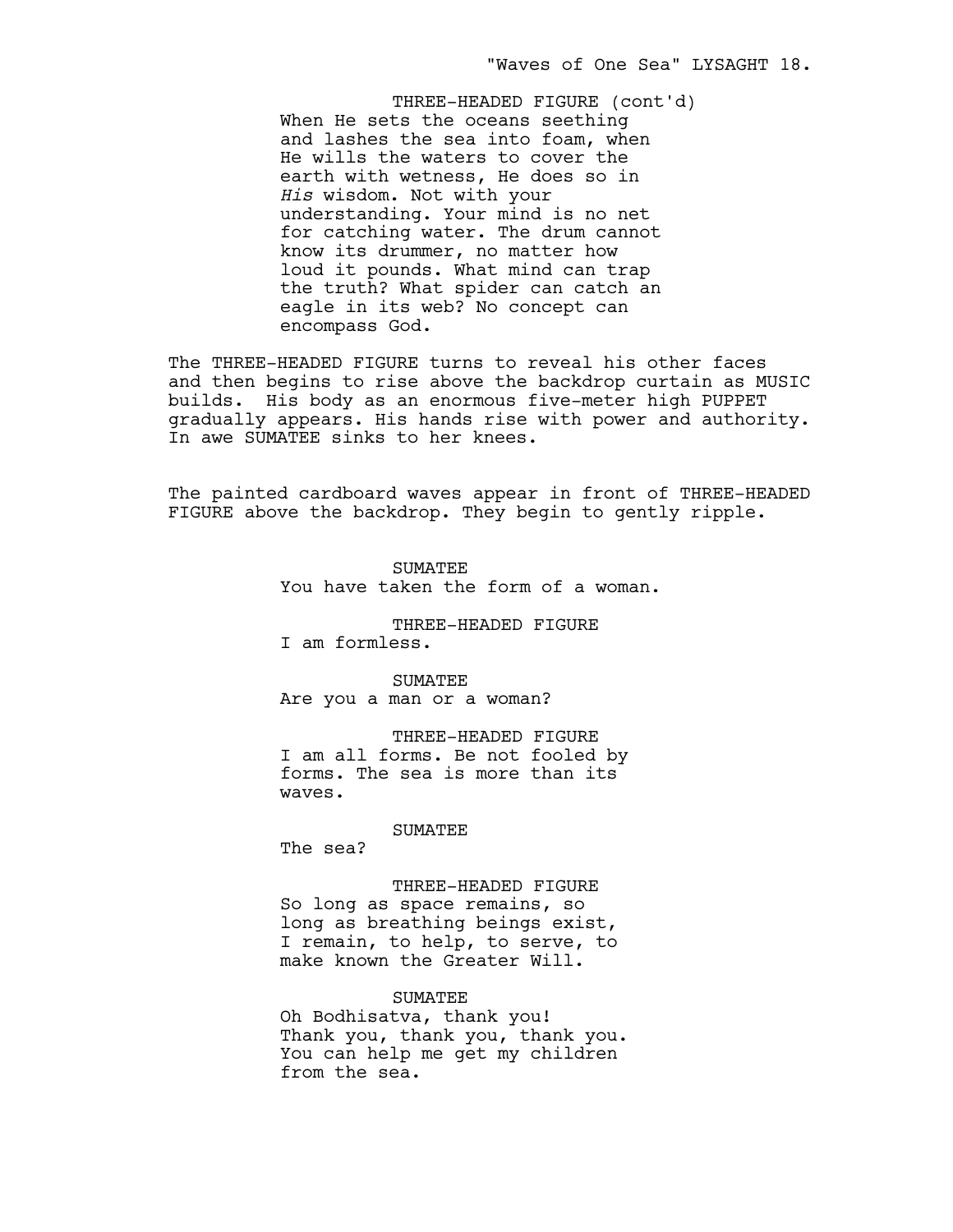THREE-HEADED FIGURE I am the sea.

> SUMATEE (stepping back; exclaiming)

No!

THREE-HEADED FIGURE "Immerse yourself in the ocean of My words..."

### SUMATEE

No!

THREE-HEADED FIGURE "...that ye may unravel its secrets. Discover all the pearls of wisdom that lie hid in its depths."1

#### SUMATEE

No, no, no! I have tried to understand you, to know your fickle tides. All my life I have lived by your side. I have watched your ebbing and flowing, your taking my husband each dawn from me. I have fed your fish to my children, healed them with your oils... But you never said the price I must pay! "Immerse yourself in me," you say. I spit into you. (spits)

#### THREE-HEADED FIGURE

You come to my shore, roaring like the mouth of a river. Empty yourself in me!

#### SUMATEE

(spitting again) There!

THREE-HEADED FIGURE Be a drop no longer. Cling not to form. Be as salt and dissolve in me or lose your chance to savor.

SUMATEE

No!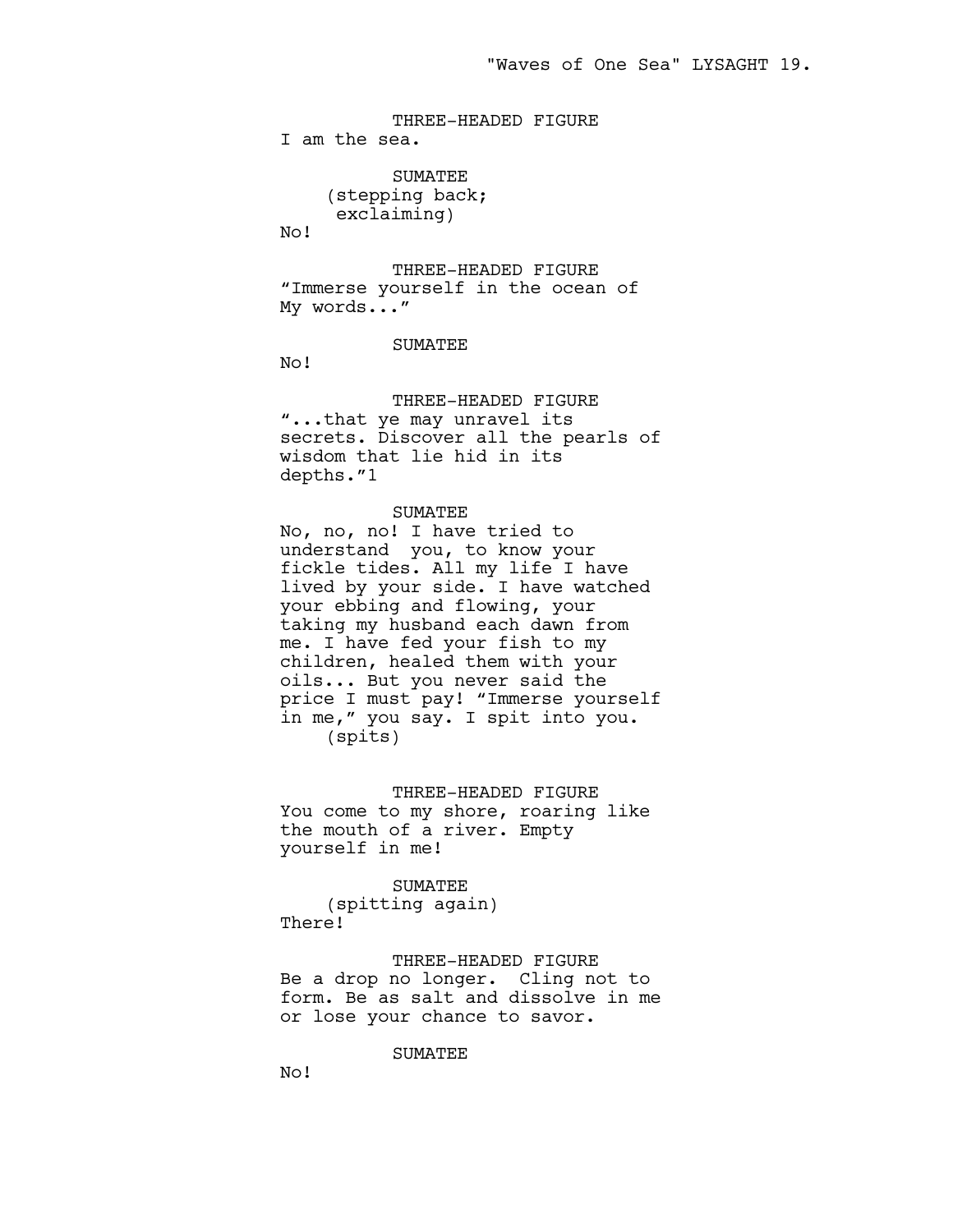THREE-HEADED FIGURE "A dewdrop out of this ocean would, suffice to..."

SUMATEE I want my children, not you! I want my family back!

Silence. Her voice REVERBERATES. Brief tableau. Downstage, facing audience, SUMATEE begins to sift the ocean with her net. She is soon doing so frantically.

> SUMATEE I want my children!

THREE-HEADED FIGURE You have your children. They cannot leave you.

A BOY PUPPET and a GIRL PUPPET appear above the puppet scrim.

THREE-HEADED FIGURE

See!

SUMATEE (sifting) Liar!

THREE-HEADED FIGURE Look behind you, Sumatee!

SUMATEE No! I am keeping my eye on you now! Last time I looked away from you I lost them!

The BOY PUPPET and GIRL PUPPET wave to Sumatee, but she does not notice them.

> BOY PUPPET (frantically) The water is coming. Run! The water is coming. Run!

GIRL PUPPET Don't say that!

BOY PUPPET (laughs) I'm only joking.

GIRL PUPPET It isn't funny. You'll frighten Mama.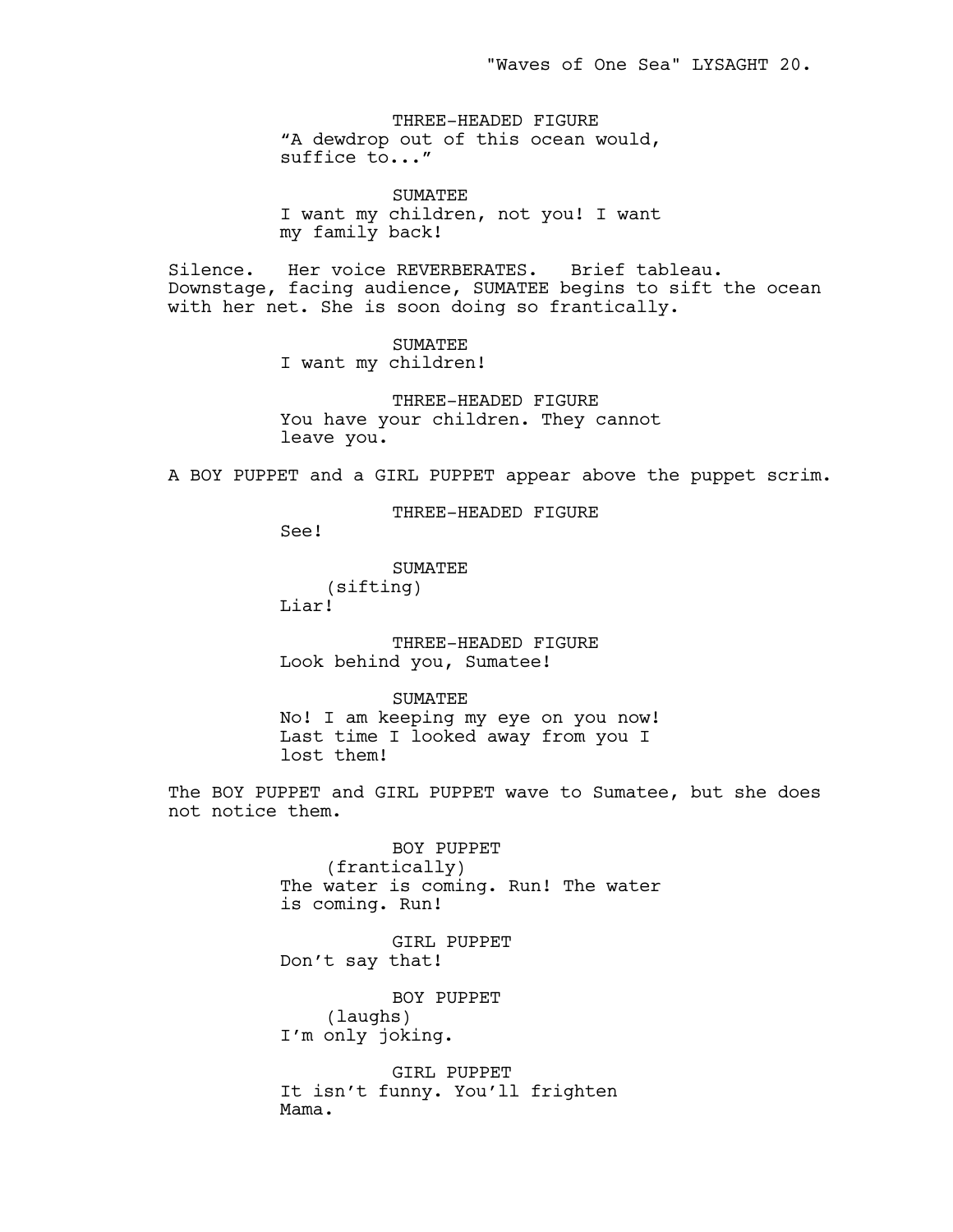"Waves of One Sea" LYSAGHT 21.

BOY PUPPET Is she still sad?

GIRL PUPPET

Yes.

Both PUPPETS face froward as they watch SUMATEE, sitting back on her heels as she sifts the sea.

> BOY PUPPET I don't understand. Why is Mama still sad?

GIRL PUPPETY She doesn't see us.

BOY PUPPET (waving) Mama! Mama! Yoo-hoo!

GIRL PUPPET (waving) Mama! Hi, Mama!

BOY PUPPET Over here! Look, Mama!

They keep frantically waving and straining to catch SUMATEE's attention. Finally, they give up. With a sigh, they shake their puppet heads.

> BOY PUPPET (after a beat) Can we give her some of what we have?

GIRL PUPPET She doesn't want any.

Pause.

BOY PUPPET (turns) How do you know?

GIRL PUPPET She said so.

BOY PUPPET nods. Pause.

BOY PUPPET Doesn't she see we're okay?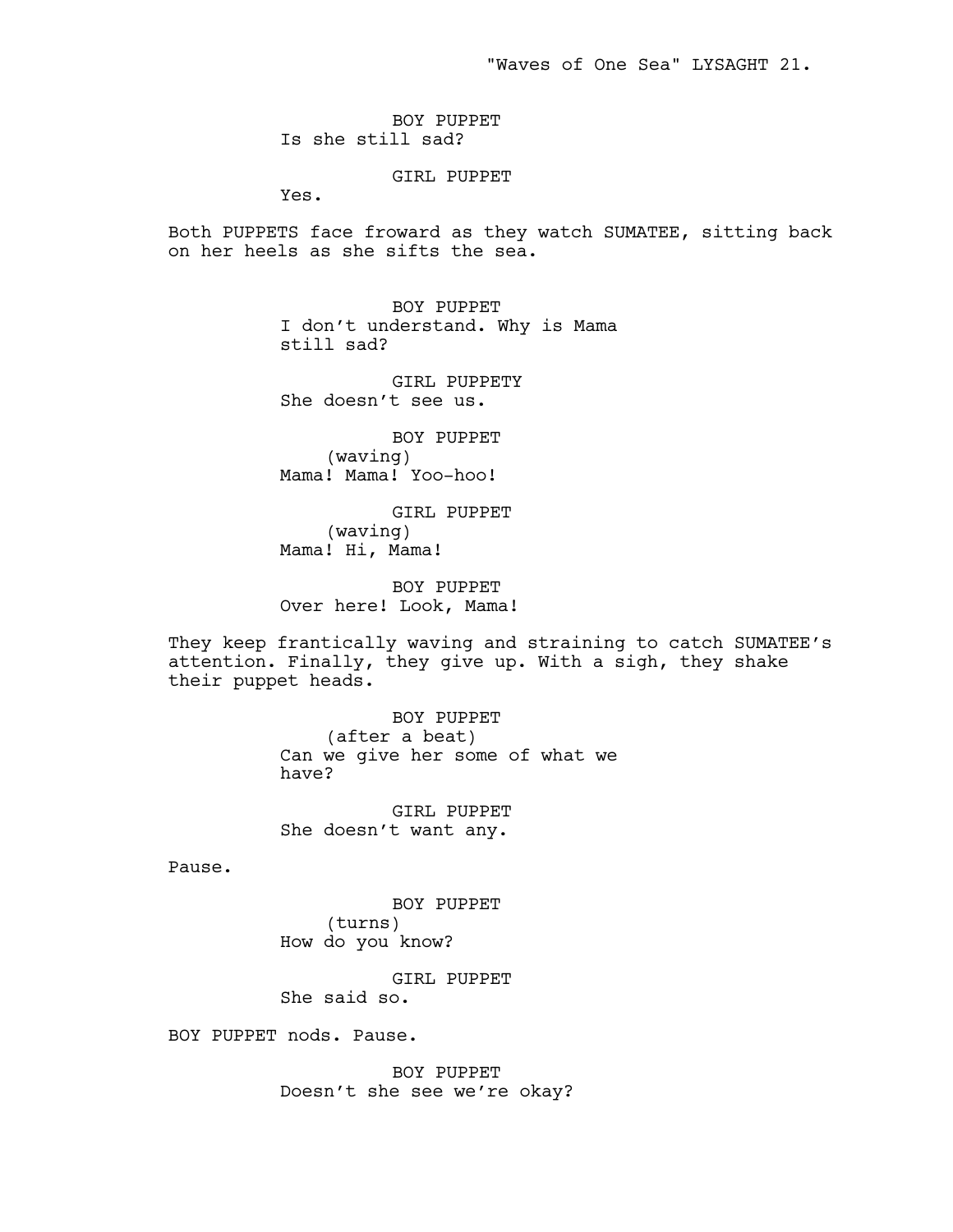GIRL PUPPET shakes her head.

BOY PUPPET Tell her we're okay.

GIRL PUPPET

I did.

BOY PUPPET That the sea only takes the living.

GIRL PUPPET We did. Remember?

BOY PUPPET Tell her again.

GIRL PUPPET (with a sigh; shouting) The sea only takes the living!

BOY PUPPET Tell her only the dead are washed ashore.

GIRL PUPPET (shouting) Only the dead are cast ashore, Mama! We're alive!

Pause.

BOY PUPPET

Well?

GIRL PUPPET I told her.

BOY PUPPET

And?

GIRL PUPPET She doesn't hear.

BOY PUPPET She doesn't hear or she doesn't see?

GIRL PUPPET

Both.

GIRL PUPPET shakes her head. Both PUPPETS then sigh and rest their chins in the hands.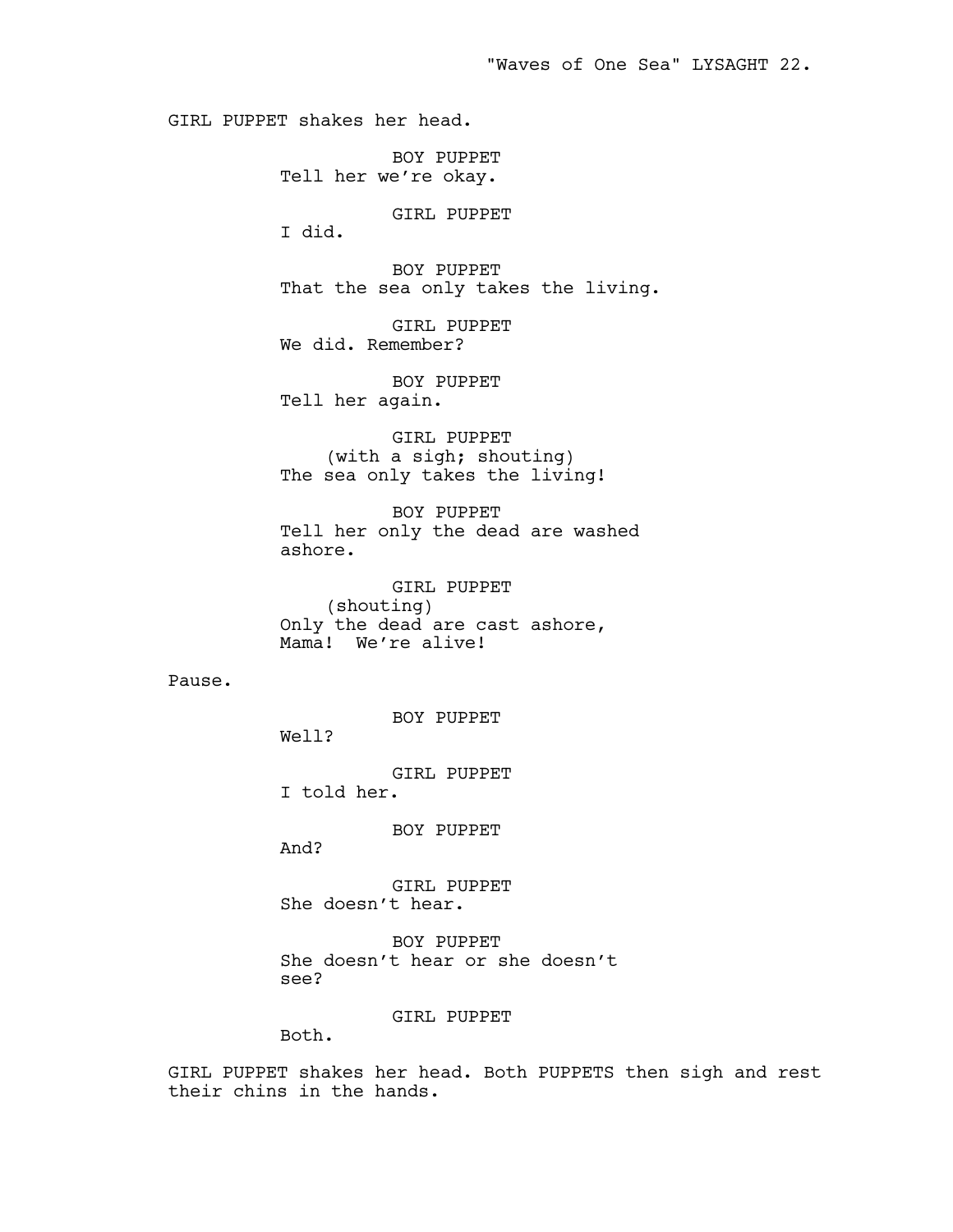BOY PUPPET Now what? GIRL PUPPET (shrugs) I don't know. BOY PUPPET She looks sad again. GIRL PUPPET I know. BOY PUPPET She's crying again. GIRL PUPPET We're just tears in her eyes, I suppose. BOY PUPPET (excited) That's it! GIRL PUPPET What? BOY PUPPET Tears! Tears are salt water! GIRL PUPPET I know. BOY PUPPET (still excited) But does Mama know? GIRL PUPPET shrugs. BOY PUPPET Somebody has to tell her! GIRL PUPPET I did. BOY PUPPET You did?.. And what happened?

GIRL PUPPET

I asked.

BOY PUPPET What did you ask?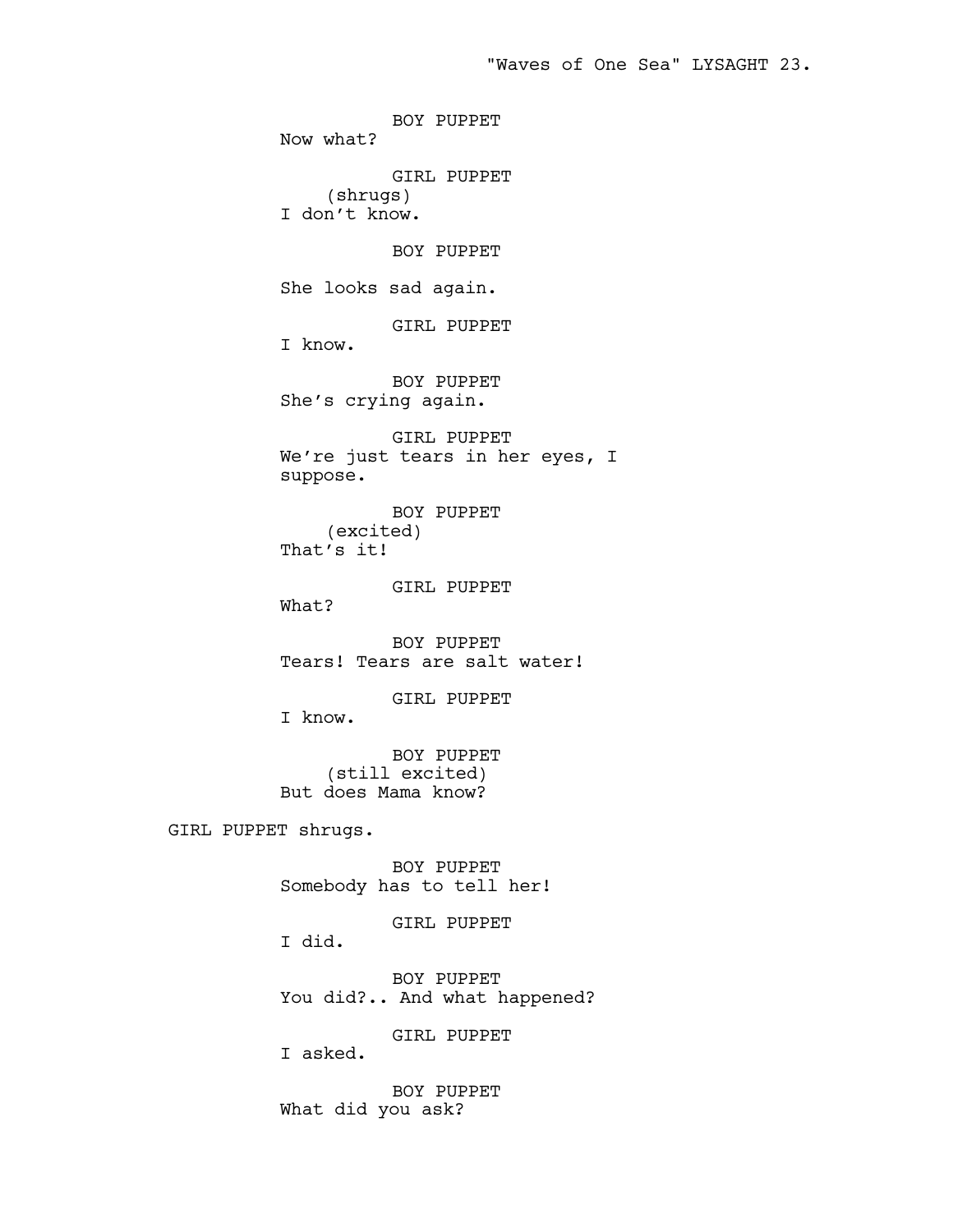GIRL PUPPET

I asked that she might see. Through her tears. BOY PUPPET Did she? GIRL PUPPET No. BOY PUPPET Let's ask the sea again. GIRL PUPPET For what? BOY PUPPET Maybe for her to hear! If she puts a shell to her ear, she can hear. GIRL PUPPET Maybe. BOY PUPPET Or we could ask for fish. She looks hungry. GIRL PUPPET She does. BOY PUPPET Okay? GIRL PUPPET Okay what? BOY PUPPET Let's ask for fish — and some peace. GIRL PUPPET A piece of what? BOY PUPPET Peace, peace. Mama doesn't look peaceful. So long as we can ask for— Let's ask for peace.

GIRL PUPPET

Okay.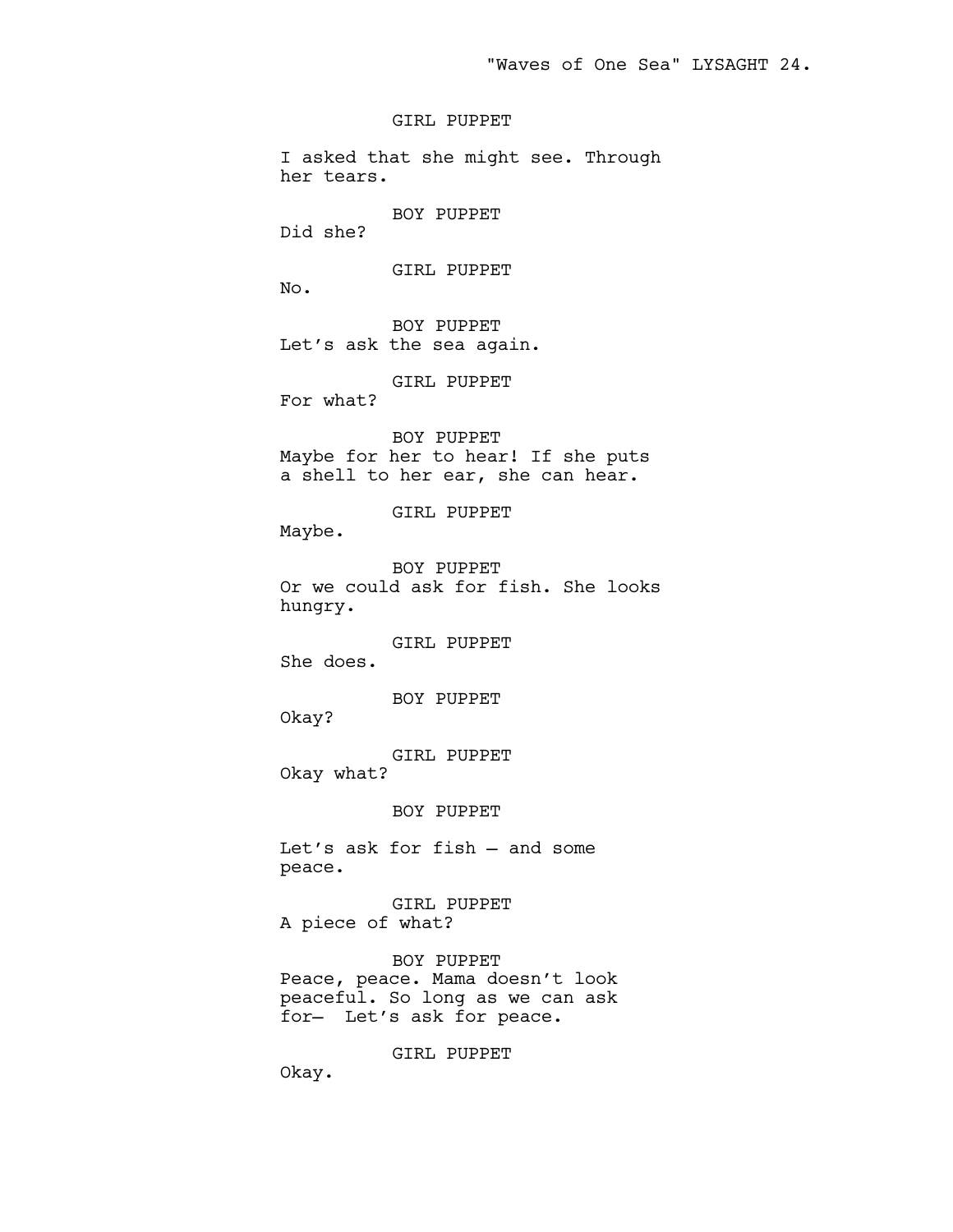BOY PUPPET But still ask for her to see us. GIRL PUPPET I will. BOY PUPPET It's good we can ask so many things for her. GIRL PUPPET She's bound to get happy. BOY PUPPET You think? GIRL PUPPET I hope. BOY PUPPET Me too. (beat) What do you hope? GIRL PUPPET (shrugs) That Mama isn't so sad. BOY PUPPET Yeah.. GIRL PUPPET That she can see we're happy. BOY PUPPET Yeah... So *she* can be happy. GIRL PUPPET So she can see we're the sea. BOY PUPPET

Are we?

GIRL PUPPET Definitely. I'm no drop.

SOUND of waves gently LAPPING. SUMATEE continues sifting. LIGHTS fade slowly.

> BOY I'm not a drop either!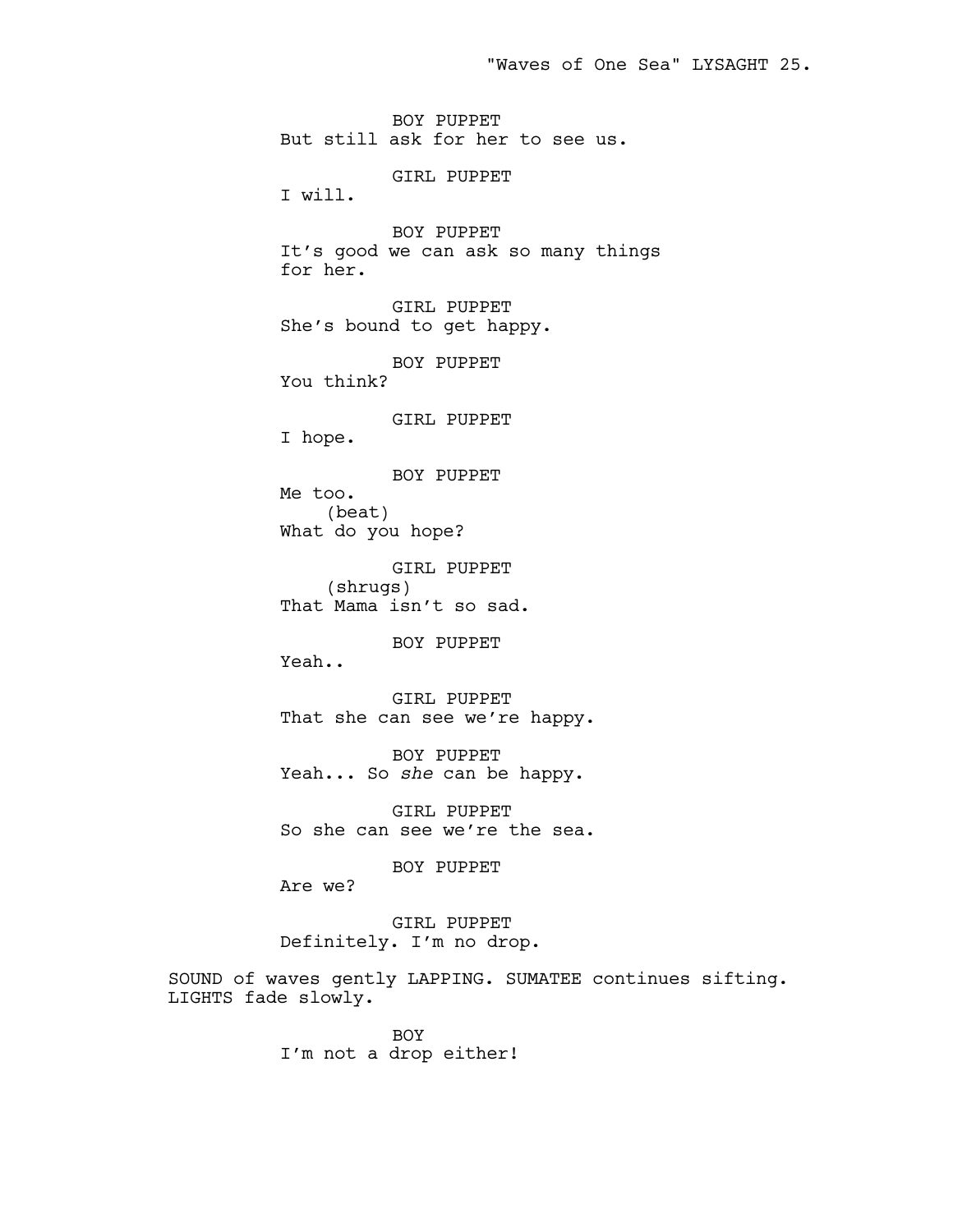GIRL PUPPET

I know.

BOY PUPPET You're not a drop, Mama!

GIRL PUPPET She doesn't hear you.

BOY PUPPET Not yet. But she might.

GIRL PUPPET She might see you too.

BOY PUPPET (excitedly) Do you think?

GIRL PUPPET

Yes. (nods; smiles; waves) Good night, mama.

BOY (waving) Good night, Mama!

LIGHTS fade. Not hearing them, SUMATEE rolls up her net of fish, looks up and sighs. She then takes up the oar, ties a white flag of mourning to it, plants it in the ground. She looks up at the sky and sighs, then exits with her empty net, wrapped around her like a shawl for comfort. LIGHTS fade to BLACK.

**FINIS**

 **by THOMAS LYSAGHT**

3/28/05